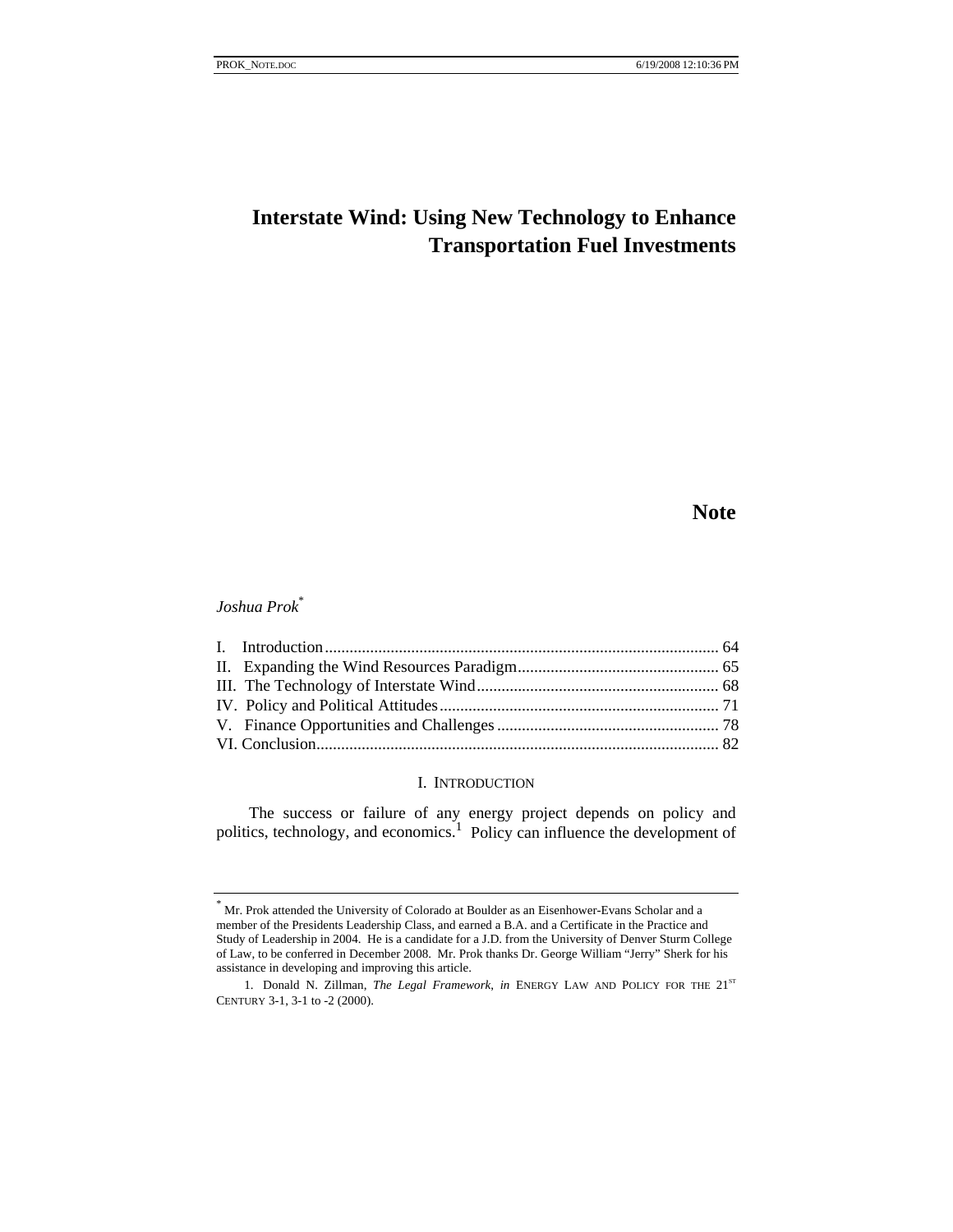technology to accomplish an energy goal.<sup>2</sup> It can make a project implementing that technology more economical by providing public funds.<sup>3</sup> Also, public policy may reflect society's support for certain energy goals furthered by energy projects.<sup>4</sup> This paper endeavors to identify the law, policy, politics, and financing relating to innovative wind energy systems. Primarily, this paper addresses the possibilities of harnessing the wind created by vehicles on interstate highways to generate electricity through recent technological advances.

Exploring recent technology, policy and political trends, and financial opportunities shows that innovative wind generation projects within or adjacent to ground transportation corridors should be seriously considered as a means of improving the return on continuing investments in transportation fuels.

### II. EXPANDING THE WIND RESOURCES PARADIGM

Wind is commonly defined as "air in natural motion, as that moving horizontally at any velocity along the earth's surface" or "any stream of air, as that produced by a bellows or fan."5 These multiple definitions suggest that wind may exist as a natural phenomenon, or that it may be manufactured. An example of manufactured wind is the air flow produced by vehicles, palpable while standing on a sidewalk as a bus charges by.<sup>6</sup> Highways contain even more dramatic turbulence.<sup>7</sup> And, a "piston effect" is created by air pushed through highway and transit tunnels by automobiles and trains.<sup>8</sup>

 7. Posting of Arizona State University (Joe) to Archinect, http://www.archinect.com /schoolblog/blog.php?id=C0\_374\_39 (Apr. 10, 2007) [hereinafter De La Ree Project] (finding that "[a]verage vehicle speeds on the . . . highways are approximately 70 mph," and that "the wind stream created over the freeways by our primary mode of transportation will create an average annual wind speed well beyond . . . 10 mph.").

8*. See* FEDERAL HIGHWAY ADMINISTRATION, FEDERAL TRANSIT ADMINISTRATION, HIGHWAY AND RAIL TRANSIT TUNNEL INSPECTION MANUAL 2-15 (March 2003), http://ntl.bts.gov/ lib/23000/23700/23726/inspect.pdf (figure 2.13 within the Manual depicts "air flow" with arrows coinciding with the "flow of traffic"); *see also* Public Art Program, Kinetic Light Air Curtain, http://www.flydenver.com/guide/art/detail.asp?ID=17 (last visited Feb. 2, 2008) (describing Antonette Rosato and William Maxwell's installation containing, "a grouping of 5,280 propellers laid out on a grid system that changes from tight to loose configurations as the train passes. The propellers are made of reflective stainless steel and are 12" in diameter. The work, which includes blue fluorescent lighting,

<sup>2</sup>*. See id.*

<sup>3</sup>*. Id.*

<sup>4</sup>*. Id.*

 <sup>5.</sup> Dictionary.com, Wind, http://dictionary.reference.com/browse/wind (last visited Jan. 28, 2008).

<sup>6.</sup> Large vehicles used in mass transit and motor carrier operations are probably the best producers of Interstate Wind. Thus, as wind in transportation corridors is developed as an energy source, the operators of these vehicles should be recognized for their enhanced contributions to the wind supply.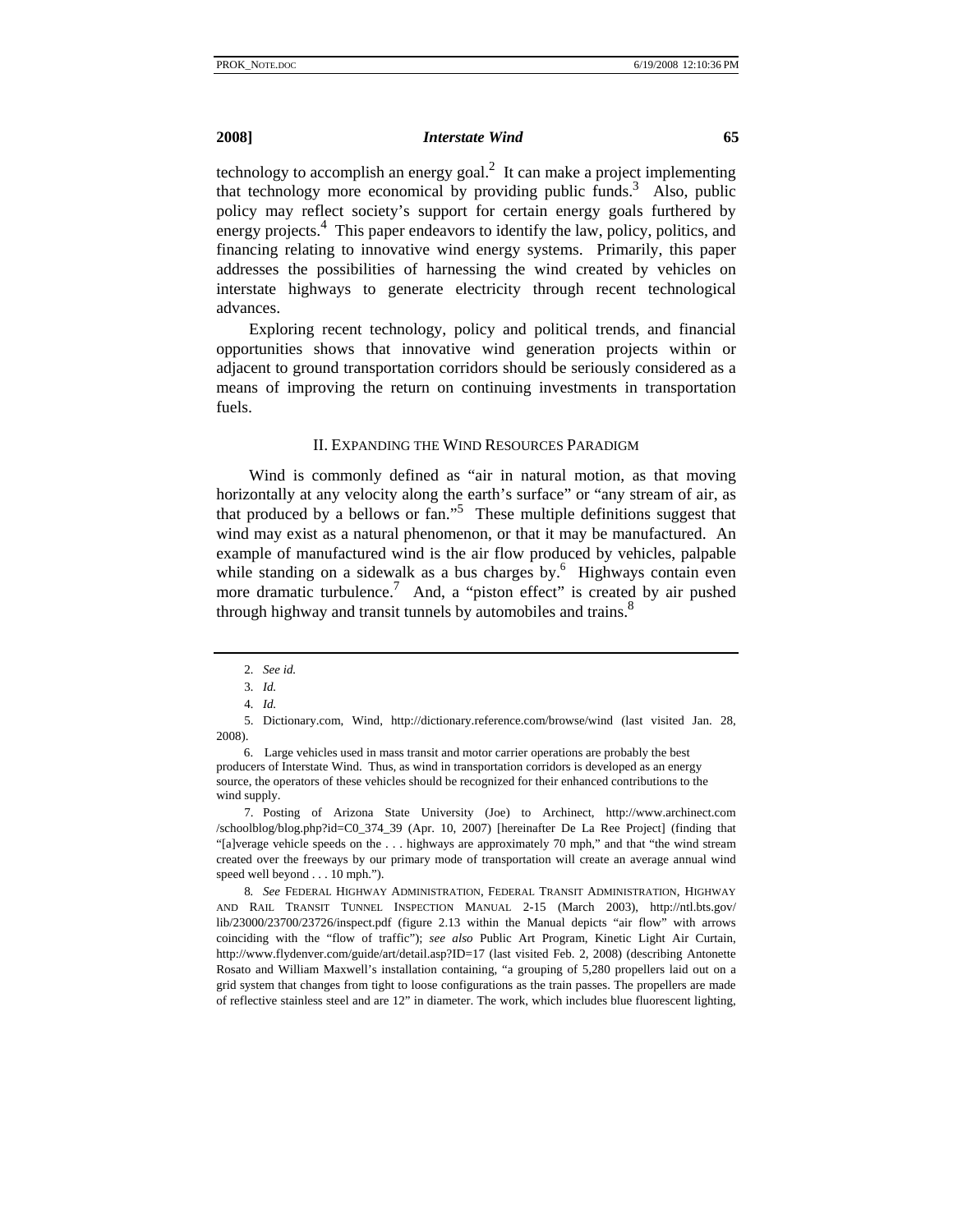Indeed, Congress has implicitly recognized this reality by not limiting its definition of "known wind resources" to natural phenomena.<sup>9</sup> However, the wind industry seems sedentary in its thinking about where the wind is: the common paradigm is that wind can only be harnessed where it is created by meteorological effects.<sup>10</sup> The National Renewable Energy Laboratory (NREL) illustrates this through its Wind Energy Resource Atlas of the United States that displays only collected meteorological site data.<sup>11</sup> By ignoring the wind on our ground transportation corridors, however, NREL paints an incomplete picture.

By indulging in the suggestion that wind exists on highways, one opens an additional 160,000 miles of potential wind resources that comprise the National Highway System  $(NHS)$ <sup>12</sup> The NHS is also depicted in map form (see Figure 1 below). An interposition of the Wind Energy Resource Atlas of the United States and the NHS provides an enhanced graphical representation of where wind is available.

encompasses the entire mile of the train tunnel journey. The propellers are activated by physical phenomena already existing in the tunnel, including light from the train and wind generated by the movement of the train.").

 <sup>9. 42</sup> U.S.C. § 9202(5) (2008) (defining "known wind resource" as "a site with an estimated average annual wind velocity of at least twelve miles per hour").

<sup>10.</sup> See Suedeen G. Kelly, Alternative Energy Sources, in ENERGY LAW AND POLICY FOR THE 21<sup>ST</sup> CENTURY 13-1, 13-6 (2000).

 <sup>11.</sup> NATIONAL RENEWABLE ENERGY LABORATORY, WIND ENERGY RESOURCE ATLAS OF THE UNITED STATES, Map Description, http://rredc.nrel.gov/wind/pubs/atlas/map\_descript.html (last visited Jan. 28, 2008) (describing Map 2-1, available online at http://rredc.nrel.gov/wind/pubs/atlas/ maps/chap2/2-01m.html, which depicts the annual average wind power in the United States).

 <sup>12.</sup> UNITED STATES DEPARTMENT OF TRANSPORTATION, FEDERAL HIGHWAY ADMINISTRATION, The National Highway System, http://www.fhwa.dot.gov/hep10/nhs/ (last visited Jan. 28, 2008) (describing the extent of the NHS and its importance "to the nation's economy, defense and mobility.").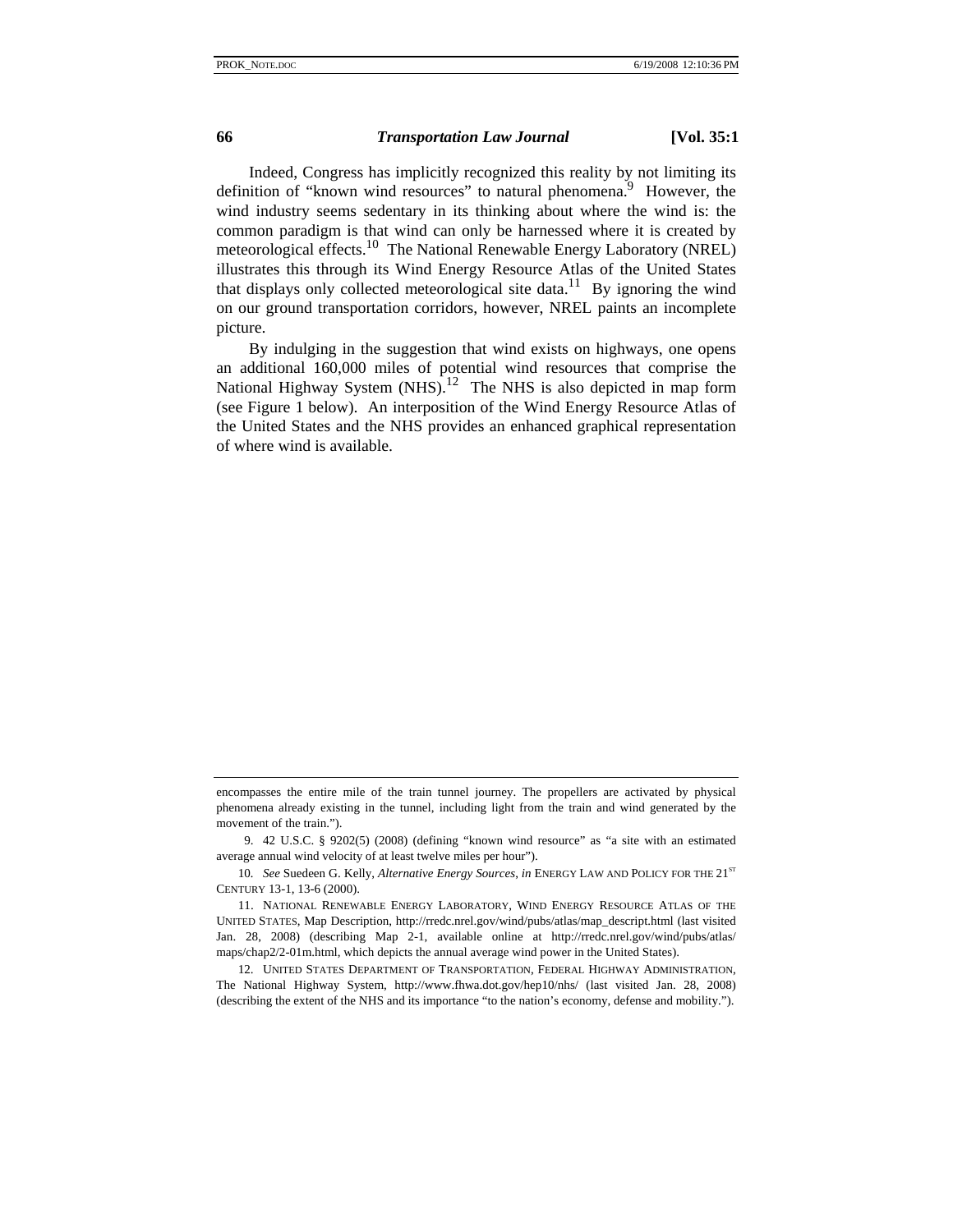

The locations where the dark and thin lines representing the NHS are most noticeable – the southeastern United States – represent the areas where access to wind technology has not been recognized up to this point. Again, these areas are concentrated in the southern half of the country, and predominantly in the southeast.

By changing our conception of what constitutes a wind energy resource, we can redefine the potency of wind as a source of electricity for our nation's future. Also, thinking of wind as a byproduct of ground transportation will aid society in gaining a better return on its investment in fossil fuels and other transportation fuels. As the ceiling has come off crude oil prices recently, and only continues to skyrocket, Congress feels more pressure to pass more aggressive legislation that addresses the implementation of alternative energy

<sup>13</sup>*. Id.* (The image may be viewed by following the map link on the right side of the screen.)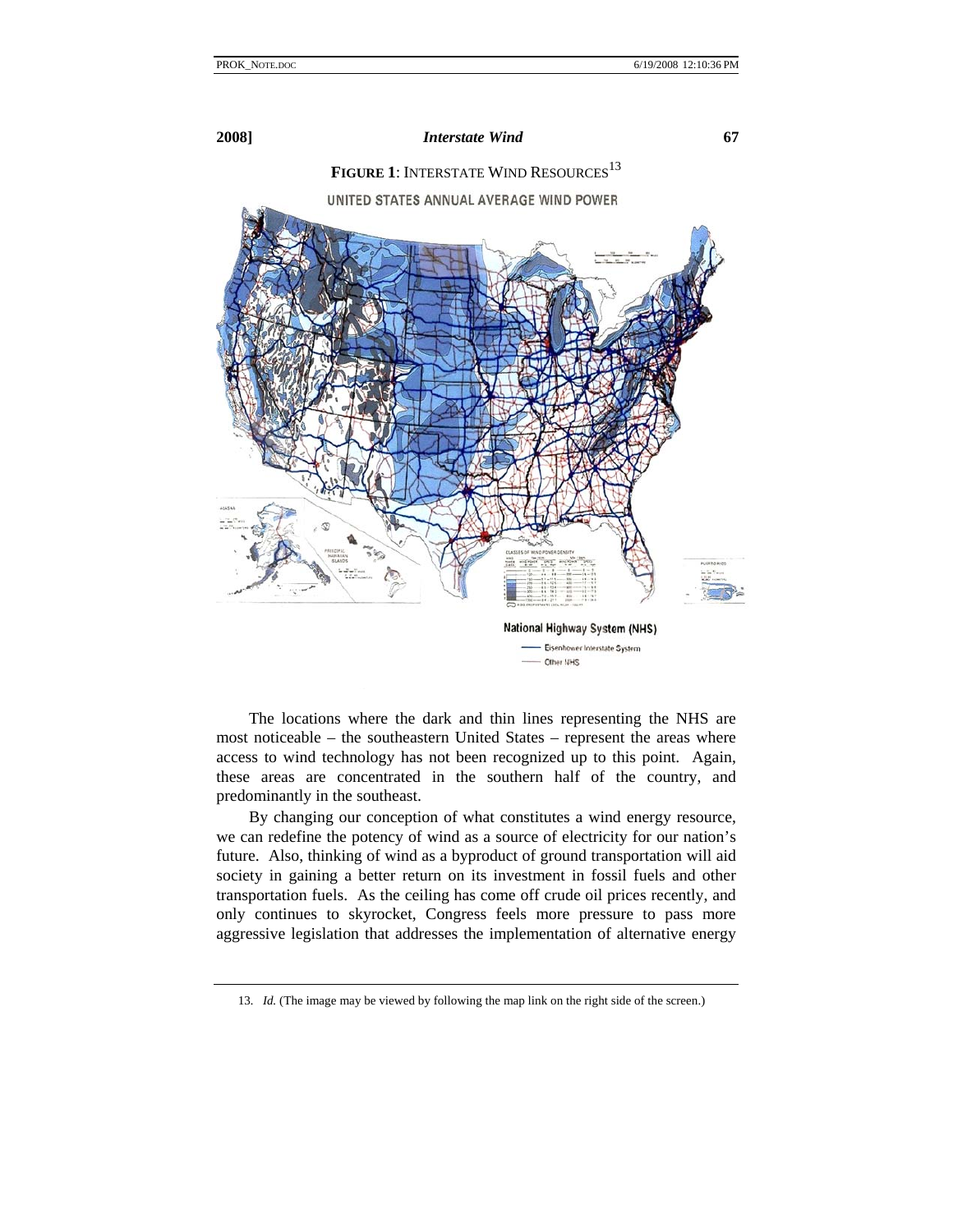systems.<sup>14</sup>

### III. THE TECHNOLOGY OF INTERSTATE WIND

Recent technological innovations provide the impetus to rethink the location of wind resources.<sup>15</sup> Their inventors suggest these devices can supplement the existing power grid<sup>16</sup> or facilitate other transportation modes, such as light-rail or subway trains.  $17$  Viewing wind availability as a function of traffic patterns instead of natural phenomena will therefore increase the predictability of new wind systems over traditional systems reliant on natural wind. $18$ 

As stated earlier, the piston effect of wind is manifested when vehicles rush through enclosures.<sup>19</sup> Concrete medians, referred to as Jersey barriers, commonly enhance safety on the highways by separating traffic from opposing directions.20 The *New* Jersey Barrier adds to the safety function of the concrete median by stacking two Darius turbines<sup>21</sup> in a row within the structure.<sup>22</sup> The turbines capture wind produced by a partial piston effect

16*.* Rebecca Cavanaugh, *The New Jersey Barrier*, METROPOLIS MAG., Jan. 10, 2007, http://www.metropolismag.com/cda/story.php?artid=2466.

17. *Id.*, (also commenting,

'The technical problems of tying into the grid and managing the flow made me think of putting the power to a different use,' [says Mark Oberholzer]. 'I'm pretty excited about integrating a subway or light-rail train right where the barrier is. I love the idea of siphoning off electricity generated by private transportation to run public transportation.' Using the power where it's generated, rather than redistributing it through the grid, avoids energy losses that occur during transportation and eliminates the cost of adding extra infrastructure.").

18*. See* Kelly, *supra* note 10, at 13-7 (stating the "major challenge" of wind is its "intermittent" nature).

19*. See* HIGHWAY AND RAIL TRANSIT TUNNEL INSPECTION MANUAL, *supra* note 8, at 2-15.

22. Cavanaugh, *supra* note16.

 <sup>14.</sup> John. M. Broder, *Voter Anger May Free Up Energy Bills*, N.Y. Times, Nov. 13, 2007, *available at* http://www.nytimes.com/2007/11/13/washington/13oil.html (noting that analysts project gasoline prices to continue to rise and that new energy legislation likely will only have long term effects on oil prices).

 <sup>15.</sup> Modern art also inspires the utility of ground transportation as a source of wind energy. *See* Public Art Program, Kinetic Light Air Curtain, http://www.flydenver.com/guide/art/detail.asp?ID=17.

 <sup>20.</sup> Wikipedia, Jersey Barrier, http://en.wikipedia.org/wiki/Jersey\_barrier (stating a "Jersey barrier or Jersey wall separates lanes of traffic [often opposing lanes of traffic] with a goal of minimizing vehicle crossover in the case of accidents.").

 <sup>21.</sup> The Darius turbine, or Darrieus turbine was invented by French engineer Georges Jean Marie Darrieus, and is an example of a vertical-axis turbine. Wikipedia, Darrieus Wind Turbine, http://en.wikipedia.org/wiki/Darrieus\_wind\_turbine. For a discussion of the mechanics of wind turbines generally, *see* Avi Brisman, *The Aesthetics of Wind Energy Systems*, 13 N.Y.U. ENVTL. L. J. 1, 45-46 (2005).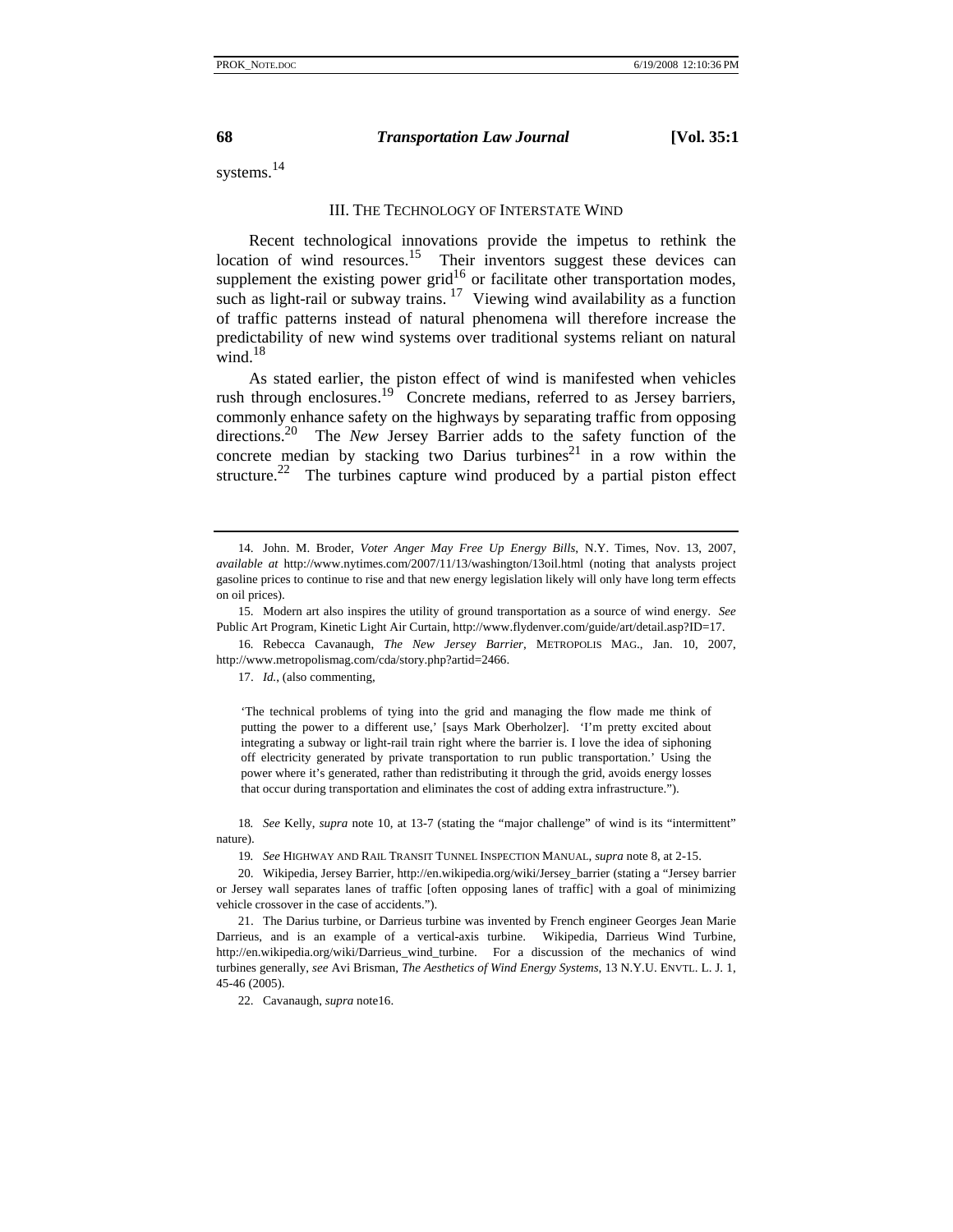created when vehicles pass the median in either direction.<sup>23</sup> Commenting on the effectiveness of vertical-axis turbines in this application, inventor Mark Oberholzer stated, "[o]pposing streams of traffic create really incredible potential in terms of a guaranteed wind source. $12^4$  Oberholzer's invention is "still in the research phase," however. $25$ 

A similar concept in the research phase is styled a "Parasitic Catalyst"<sup>26</sup> by its inventor Joe De La Ree.<sup>27</sup> It replaces steel support tubes from highway signs with two horizontal-axis wind turbines that collect the wind created by the "turbulence" from cars passing below.<sup>28</sup> De La Ree estimates each Parasitic Catalyst could generate 9,600 kilowatt hours annually.<sup>29</sup>

Another promising technology is the micro-wind turbine jointly developed by the Mechanical Engineering Department at the University of Hong Kong and Motorwave Limited. $30$  The micro-wind turbine consists of small plastic gearwheels attached to a small generator.<sup>31</sup> The gears are made of recycled plastic and best receive wind within thirty degrees of perpendicular.<sup>32</sup> These turbines work when moved by wind speeds as low as two meters per second and continue to work at higher speeds, unlike conventional turbines that function less efficiently in variable wind conditions.33

- 24. Cavanaugh, *supra* note 16.
- 25*. Id.*
- 26. De La Ree Project, *supra* note 7.
- 27. Linda Stern, *Where It's Always A Windy Day*, NEWSWEEK, Sept. 17, 2007, E02.
- 28*.* De La Ree Project, *supra* note 7.
- 29. *Id*. (commenting on turbine efficiency and power output, De La Ree writes,

Average vehicle speeds on the valley highways are approximately 70 mph. Using average annual wind speeds of 10 mph as a baseline, each single wind turbine will produce 9,600KwH of energy, annually (enough to fully power my 700 [square foot] apartment). This power production estimate will increase exponentially with an increase in wind turbulence speed. I believe that the wind stream created over the freeways by our primary mode of transportation will create an average annual wind speed well beyond the baseline of 10 mph.).

 30. Press Release, The University of Hong Hong, HKU and Motorwave Limited Jointly Developed Micro-Wind Turbine Technology for Crowded Cities (Mar. 15, 2007), http://www.hku.hk/ press/news\_detail\_5535.html [hereinafter HKU].

31*. Id.*

 32. Motorwind, Product Description, http://www.motorwavegroup.com/new/motorwind/ product.html.

 33. HKU, *supra* note 30 (explaining the enhanced performance ability of a micro-turbine: "Conventional small wind turbines only work 20-40% of the time due to variations in wind speed, whereas the micro-wind turbines can operate 80% of the time [in both weak and strong wind conditions]."). The Motorwave home page also notes that all turbines deployed in Hong Kong continued to work during a recent typhoon where wind speeds reached 110 kilometers per hour. *See*  Motorwind, http://www.motorwavegroup.com/new/motorwind/index.html.

<sup>23</sup>*. Id.*; *see also* HIGHWAY AND RAIL TRANSIT TUNNEL INSPECTION MANUAL, *supra* note 8, at 2- 15.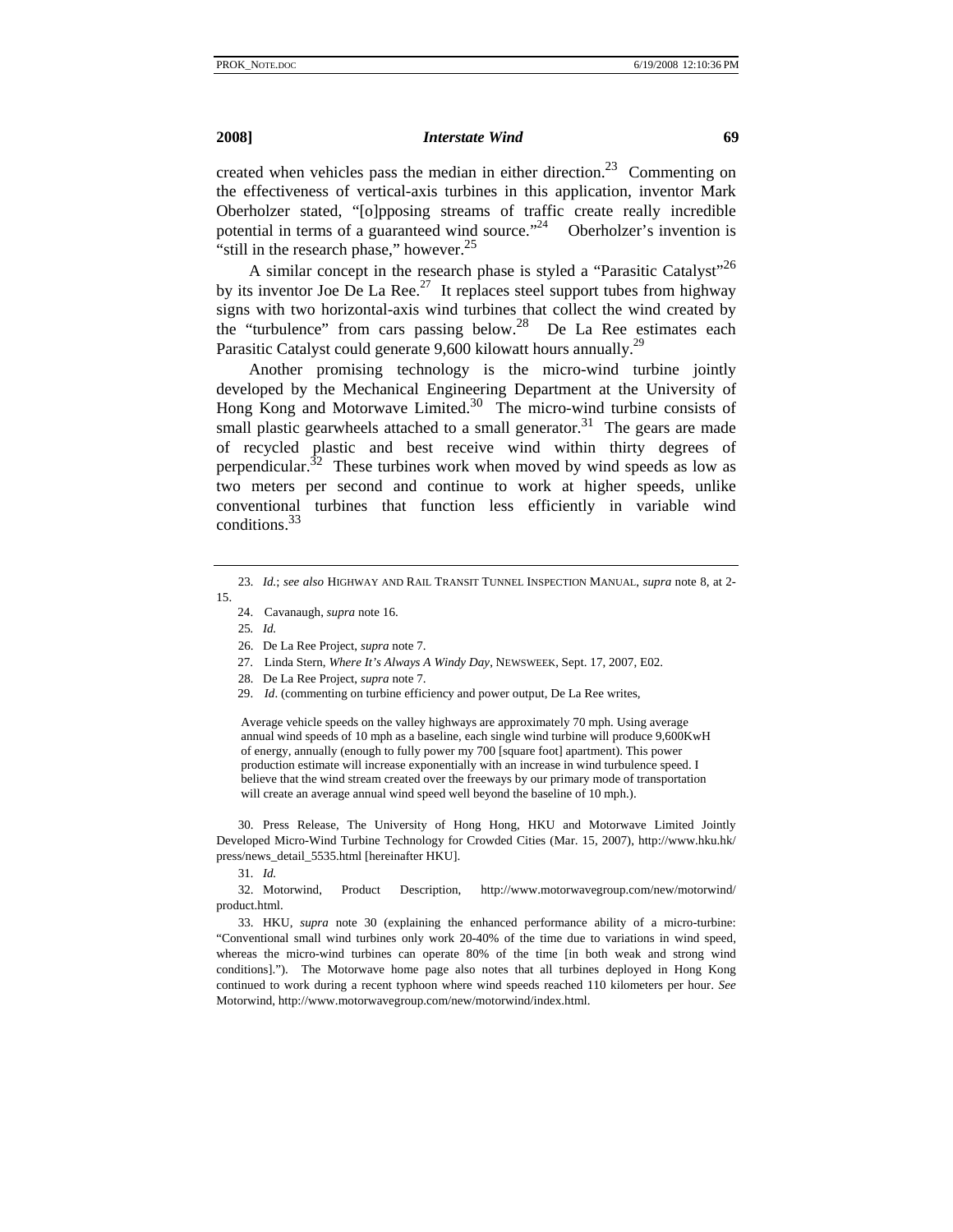Lucien Gambarota, the inventor of the micro-wind turbine, stated that the driving philosophy behind this technology was "to make renewable energy accessible in terms of price and technology."<sup>34</sup> Motorwave's primary market is the individual.<sup>35</sup> For example, a typical domestic system, which is rated at 170 watts at wind speeds of ten meters per second, and which consists of twenty micro turbines and a generator with steel supports for deployment, sold for \$349.<sup>36</sup> For larger applications, Motorwave sells the turbines in sets of forty turbines and separately sells bundled converters and high-speed wind regulators.<sup>37</sup> The micro-wind turbines can be arranged in a myriad of patterns and span great distances.<sup>38</sup>

Recently, Motorwave demonstrated the commercial viability of the microwind turbine when the Hong Kong Sea School deployed an array of 396 turbines on its rooftop to generate electricity and provide advertising.<sup>39</sup> The Sea School project is depicted in Figure 2 below. Given the versatility and commercial viability of the micro-wind turbine, it appears to be the best current technology to harvest wind from the highways. These turbines could be deployed in lengthy stretches along barriers on highways to collect the wind created by vehicles as they pass. By deploying three rows of turbines, for example, chevron patterns could be created in the array to aid highway travelers through turns. Like the aforementioned technologies, the micro-wind turbine could be applied to alleviate general strain on the electric grid and even power new transportation infrastructures,<sup>40</sup> traffic control signals, lighting fixtures, tunnel ventilation systems,  $41$  and transmission systems.  $42$ 

 <sup>34.</sup> HKU, *supra* note 30.

 <sup>35.</sup> Product Description, *supra* note 32 (cautioning the consumer that a tie grid inverter is required to connect the product to the electric grid, and that inverters are expensive and probably cost prohibitive unless large systems are being used).

 <sup>36.</sup> Motorwind, 20 Micro Turbines with Generator, http://store.motorwavegroup.com/20 turbin.html.

 <sup>37.</sup> Motorwind, Product Description and Prices, http://www.motorwavegroup.com/new/ motorwind/catalogue3.html (*see* "Page 2 turbines without mounting frame" for bulk turbine orders and "Page 3 spare parts" for the battery, regulator, inverter bundles).

<sup>38</sup>*. Id.*

<sup>39</sup>*. Id.* Available electrical information on the project indicates the turbines charge eight twelve volt batteries and three 0.8 to 1.2 kilowatt inverters. Motorwind, *Product Description available at* http://www.motorwavegroup.com/new/motorwind/hkseaschool.html (last visited January 30, 2008). The daily output of the system is from ten to thirty kilowatts. *Id.* This production capacity fits microturbines within the definition of "small wind energy system," as "a wind energy system having a maximum rated capacity of one hundred kilowatts or less." As the number of turbines increases, as would be necessary if deployed along extended stretches of interstate highways, the systems may then constitute "large wind systems" once the one hundred kilowatt threshold is breached.

<sup>40</sup>*. See* De La Ree Project, *supra* note 7; Cavanaugh, *supra* note 16.

<sup>41</sup>*. See* HIGHWAY AND RAIL TRANSIT TUNNEL INSPECTION MANUAL, *supra* note 8 at 2-16 – 2-25 (providing descriptions and illustrations of common ventilation, lighting, and traffic signal systems that could be powered by the new technologies discussed, particularly the micro-wind turbines).

<sup>42.</sup> Dr. George William Sherk is owed credit for suggesting this application of the Interstate Wind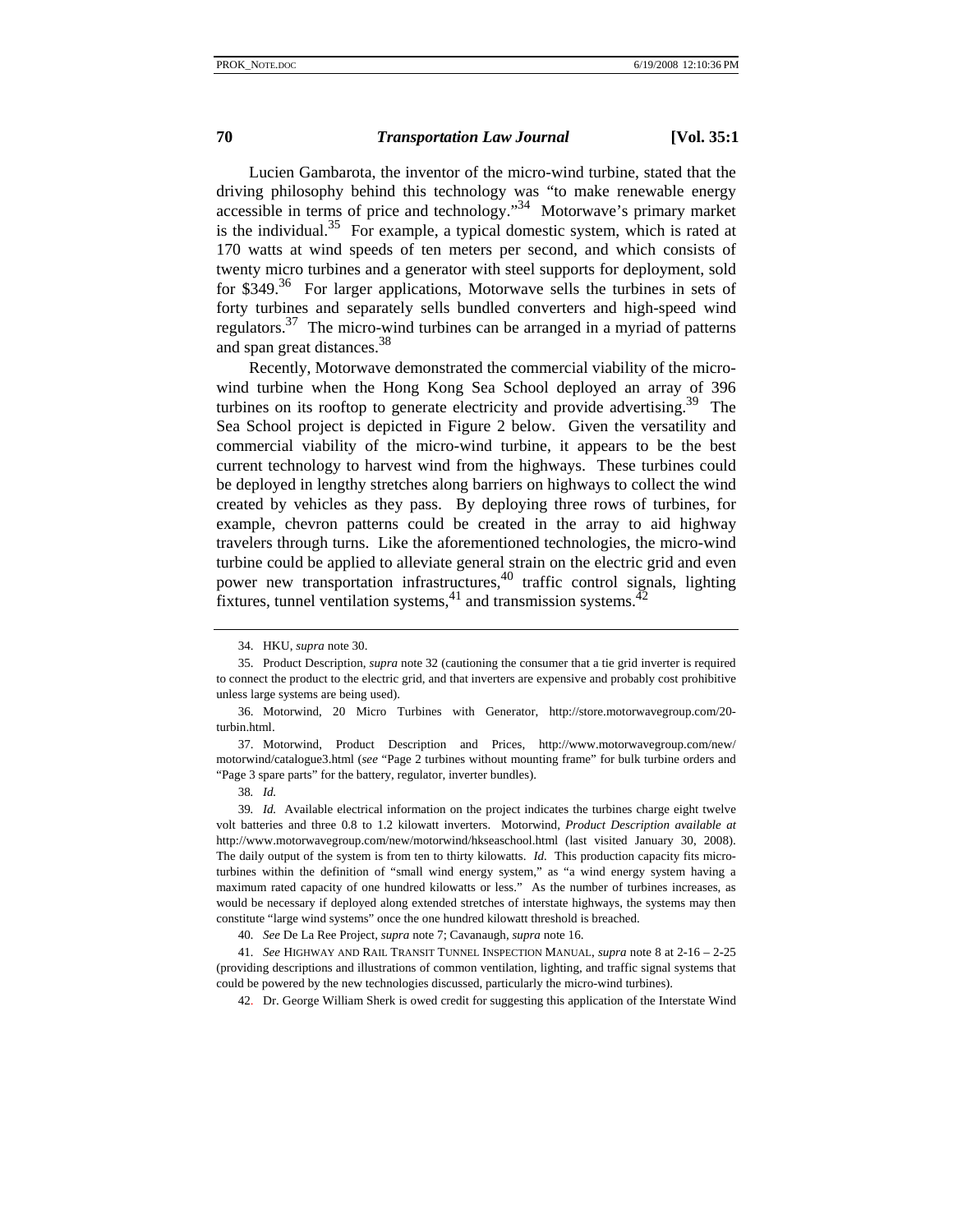**FIGURE 2**: COMMERCIAL DEMONSTRATION OF MICRO-WIND TURBINES AT THE HONG KONG SEA SCHOOL<sup>43</sup>



### IV. POLICY AND POLITICAL ATTITUDES

As previously mentioned, public policy indicates society's choice to support practices and technologies.<sup>44</sup> Federal law expresses support for wind energy by making the Secretary of Energy responsible for implementing a Comprehensive Program Management Plan for Wind Energy Systems.<sup>45</sup> Congress requires the Secretary to submit plans annually to the House Committee on Science and Technology and the Senate Committee on Energy and Natural Resources with revisions as circumstances make necessary.<sup>46</sup> The Secretary's revisions must address:

(1) the anticipated research, development, demonstration, and technology application objectives to be achieved by the program;

(2) the program elements, management structure, and activities, including any regional aspects and field responsibilities thereof;

(3) the program strategies and technology applications plans, including detailed mile-stone goals to be achieved during the next fiscal year for all major activities and projects;

(4) any significant economic, environmental, and societal effects which the program may have;

### technologies.

 <sup>43.</sup> Motorwind, *Product Description*, *available at* http://www.motorwavegroup.com/new/ motorwind/hksea school.html.

<sup>44</sup>*. See* Zillman, *supra* note 1.

 <sup>45. 42</sup> U.S.C. § 9203(a) (2008).

<sup>46</sup>*. Id.* § 9203(b).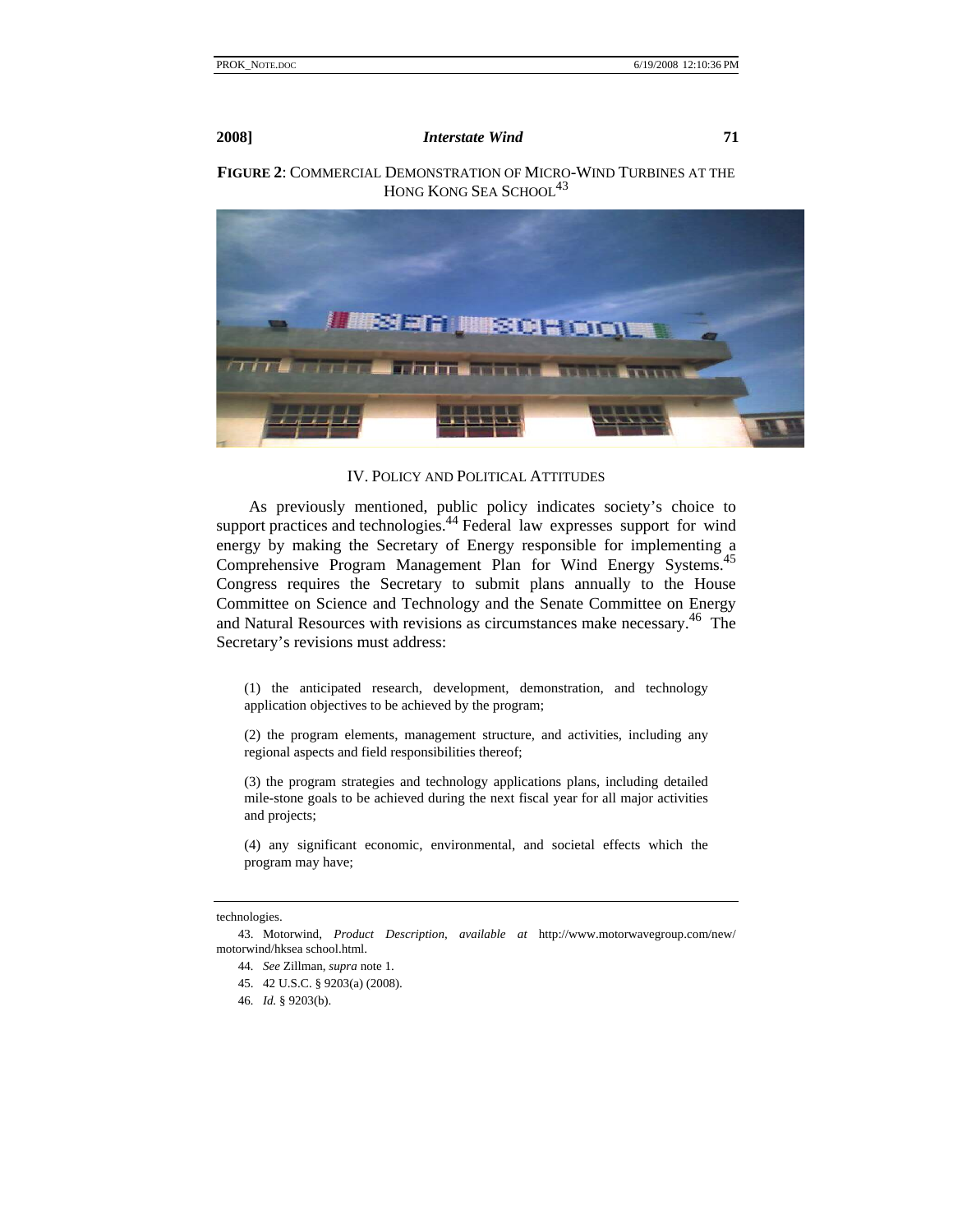(5) the total estimated cost of individual program items; and

(6) the estimated relative financial contributions of the Federal Government and non-Federal participants in the program.<sup>4</sup>

Concurrently, the Secretary must annually assess "renewable energy resources within the United States, including . . . wind, . . . taking into account changes in market conditions, available technologies, and other relevant factors."<sup>48</sup> Congress also authorized appropriations of \$10,000,000 for each fiscal year from 2006 to 2010 to foment this endeavor.<sup>49</sup>

Concerning research, development, and demonstration of wind technologies, the Secretary is required to "accelerate existing research and development" to achieve "widespread utilization of wind energy systems."<sup>50</sup> The Secretary is also charged to "continue an aggressive program for the development of prototypes of advanced wind energy systems.<sup>51</sup> To that end, the Secretary must "solicit and evaluate proposals for research and development of any new or improved technologies."<sup>52</sup> Congress empowers the Secretary "to enter into contracts, grants, and cooperative agreements with public and private entities<sup>"53</sup> providing for, "purchase, fabrication, installation, and testing to obtain scientific, technological, and economic information from the demonstration of a variety of prototypes of advanced wind energy systems under a variety of circumstances and conditions."<sup>54</sup>

Therefore, Congress has set forth a strong policy to move forward with innovative wind technology and has not limited its application to wind produced by nature.55 The federal government also supports wind energy production through tax incentives, including the Production Tax Credit, and subsidies.<sup>56</sup> But the federal government could be doing more by adopting Renewable Portfolio Standards.<sup>57</sup> Furthermore, the federal government

55*. Id.* § 9202(5) (defining "known wind resource" as "a site with an estimated average annual wind velocity of at least twelve miles per hour").

57*. Id.* at 59-60 (noting that the states are taking leadership in this endeavor). Also, the House of

<sup>47</sup>*. Id.* § 9203(c).

<sup>48</sup>*. Id.* § 15851(a).

<sup>49</sup>*. Id.* § 15851(c).

<sup>50</sup>*. Id.* § 9204(a).

<sup>51</sup>*. Id.* § 9204(b)(1).

<sup>52</sup>*. Id.* § 9204(b).

<sup>53</sup>*. Id.* § 9202(4) ("[T]he term 'public and private entity' means any individual, corporation, partnership, firm, association, agricultural cooperative, public - or investor-owned utility, public or private institution or group, any State or local government agency, or any other domestic entity."). 54*. Id.* § 9204 (c). Also note that Congress, in its broad grant of discretion to the Secretary of Energy,

exempts this section from the rulemaking provisions of 5 U.S.C. § 553 (2008) and 42 U.S.C. § 7191. *Id.* § 9204(d).

 <sup>56.</sup> Brisman, *supra* note 21 at 55-61.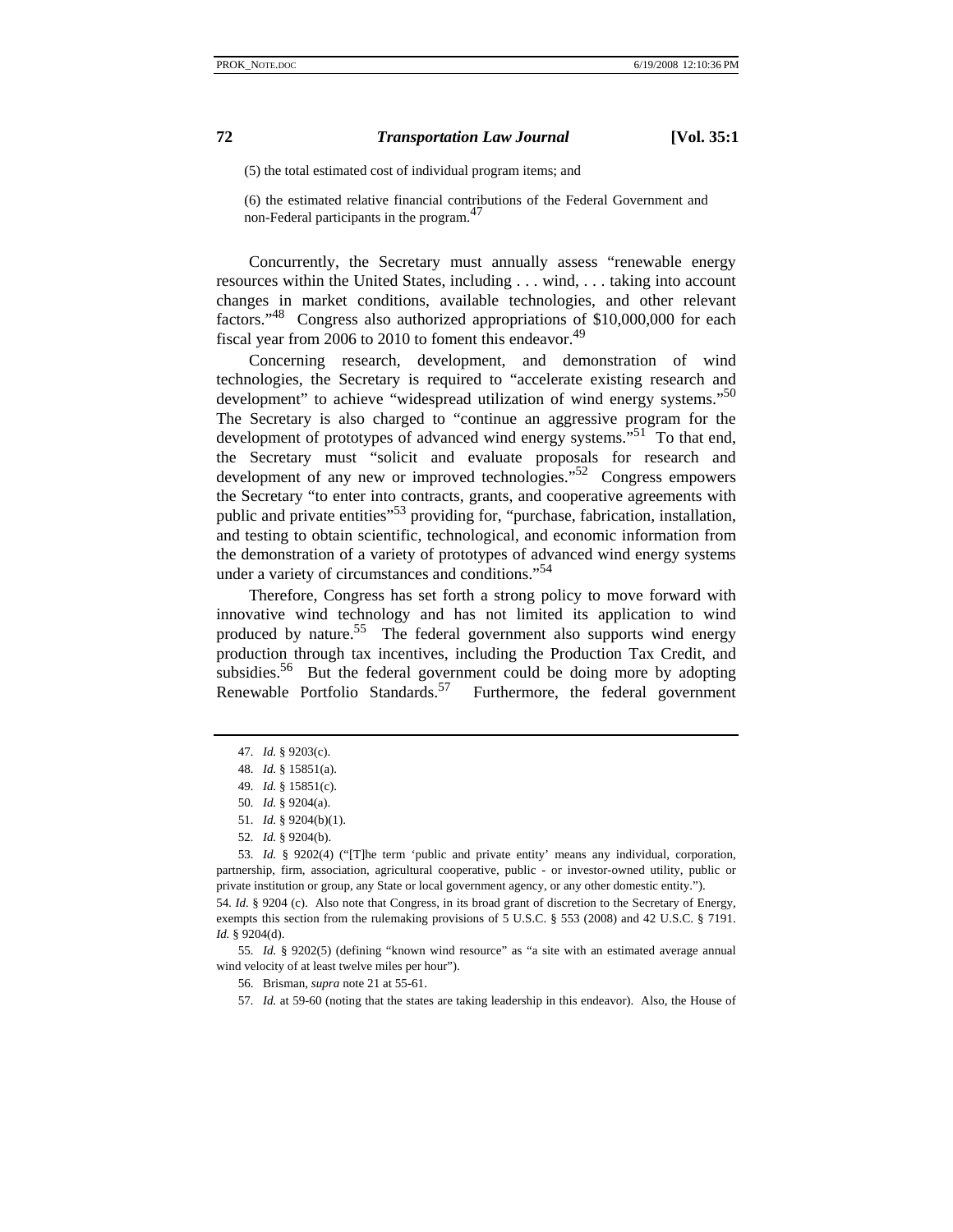continues to subsidize generation that uses conventional fossil fuels at greater rates than renewable resources.<sup>58</sup> While Congress focused on increasing Corporate Average Fuel Economy Standards in passing the Energy Independence and Security Act of 2007, it failed to consider the benefits of capturing vehicle wind byproducts.<sup>59</sup> The federal government, thus, should redouble its efforts to help American industries bring technologies similar to those discussed above into the domestic and international markets.

Adding to the perceived failure of Congress to make the strong language of the Wind Energy Systems legislation meaningful, individuals can inhibit development of wind energy. $60$  Opponents of renewable and alternative energy projects typically invoke aesthetics to oppose development.<sup>61</sup> Wind energy, like other renewable resources, has been criticized for its negative impacts on the visual appeal of the human horizon.<sup>62</sup> In spite of these concerns, microgeneration allows us to rethink where wind resources exist. Micro-turbine technology also allows us to integrate wind generation systems into the environment in ways unobtrusive to the eye: technology may be concealed within highway barriers,  $63$  or even displayed as an advertising medium.<sup>64</sup> Similarly, opponents citing noise from wind energy generation should be pacified by advances in engineering, in addition to the fact that highways are already noisy places.<sup>65</sup>

Others oppose wind projects for their perceived effects on avian death

 62. Monica Davey, *In Farm Belt, Ethanol Plants Hit Resistance*, New York Times *available at* www.nytimes.com (last visited November 13, 2007).

- 63*. See* Cavanaugh, *supra* note 16.
- 64*. See* HKU, *supra* note 30.

Representatives recently agreed to a national "Renewable Electricity Standard" of fifteen per cent after 2020 that was defeated in the Senate. H.R.  $6, 110<sup>th</sup>$  Cong. §  $610(c)$  (2007) *available at* http://www.thomas.gov (as agreed to by the House, 2007).

 <sup>58.</sup> Brisman, *supra* note 21 at 60-61 (explaining that "any benefit that renewable energies in general, and the wind industry in particular, might have received from federal subsidies is emasculated by the sustained subsidization of fossil fuels.").

<sup>59.</sup> H.R. 6,  $110^{th}$  Cong. §  $102(b)(2)$  (2007) (amending 49 U.S.C. 32902 (b) to raise the fuel economy standard to thirty-five miles per gallon by 2020).

 <sup>60.</sup> Brisman, *supra* note 21 at 66-67.

 <sup>61.</sup> Brian Dietz, *Comment, Turbines vs. Tallgrass: Law, Policy, and a New Solution to Conflict over Wind Farms in the Kansas Flint Hills*, 54 U. Kan. L. Rev. 1131, 1135-36 (2006) Rule 16 (stating, "the most frequently mentioned objection to the use of wind energy across the world is the perceived aesthetic impact wind turbines have on the rural vista.").

 <sup>65.</sup> Brisman, *supra* note 21 at 74-76 (quoting American Wind Energy Ass'n, The Most Frequently Asked Questions About Wind Energy 14, 16 (2002), which states that only "[a] small amount of noise is generated by the mechanical components of the turbine."); see Brisman's quote from Ari Reeves & Fredric Beck, Wind Energy for Electric Power: A REPP Issue Brief 8, 17 (July 2003), (stating that "wind farm noise will be partly masked by ambient noise, such as that from the wind rustling leaves or grasses. The sound also tends to be spread out across many frequencies, like white noise, further contributing to its unobtrusiveness.").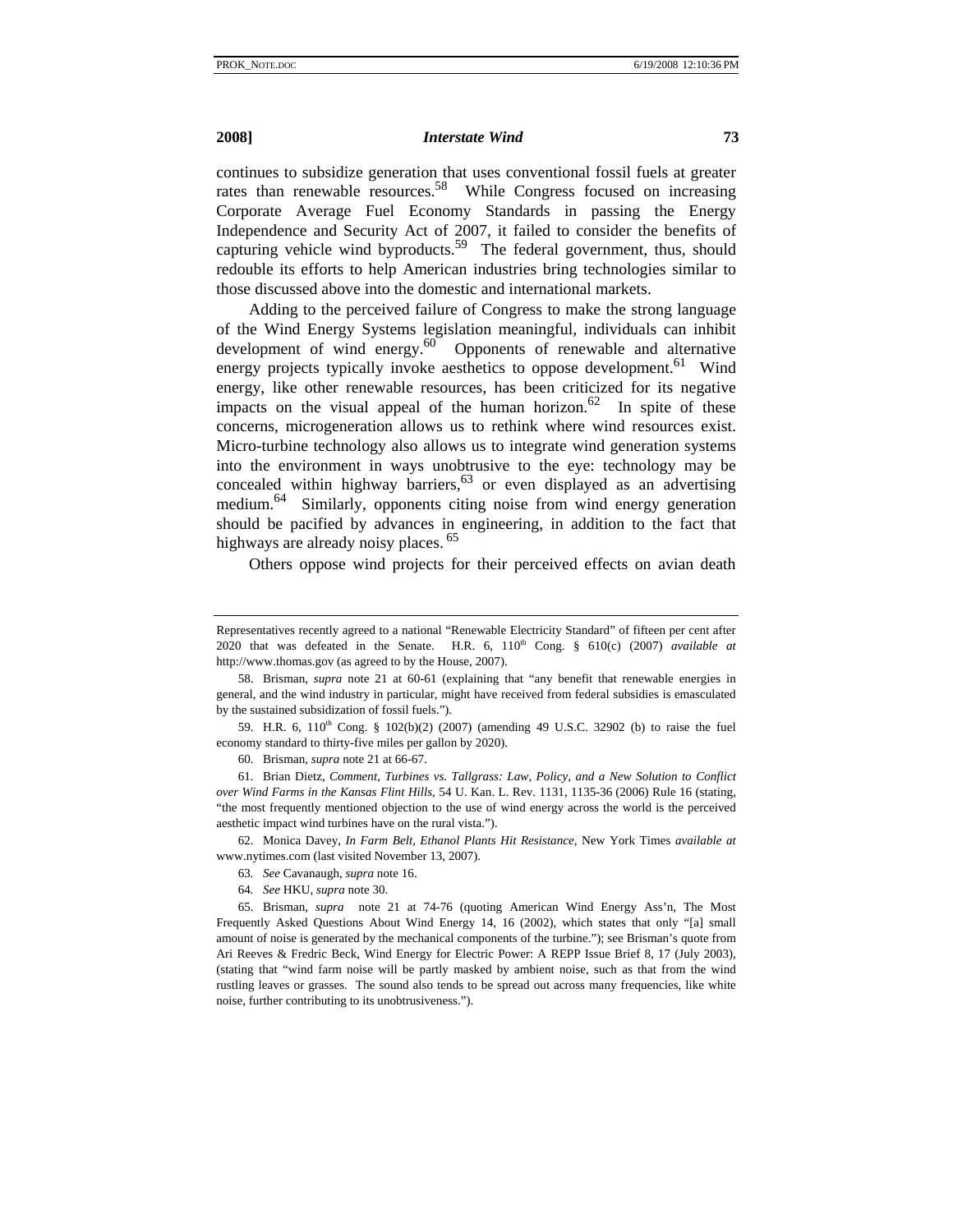rates.<sup>66</sup> Hysteria over avian mortality caused by wind turbines piqued public interest when turbines over Altamont Pass in California killed or injured over thirty threatened golden eagles and over seventy raptors in just three years. $67$ But, these relatively high numbers pale in comparison to avian deaths wrought by other human activities, such as hunting, ground transportation, and erecting buildings.<sup>68</sup> Despite this comparison, wind turbines maintain the unfortunate moniker of "condor Cuisinarts,"<sup>69</sup> although innovations like painted turbine blades and implementation of sonar systems help mitigate the avian mortality effects.<sup>70</sup>

The recent technological advances discussed above may suffer from concerns for avian mortality, but these concerns should not inhibit their implementation. The aforementioned Parasitic Catalyst, which most resembles an avian meat grinder, probably enhances avian mortality risks more than any technology previously discussed.<sup>71</sup> Protective gratings that house turbines but still allow air to flow into the turbine, as incorporated into the design of the New Jersey Barrier,  $^{72}$  may alleviate this avian mortality risk. And coloring micro-turbines with reflective paint may also mitigate avian risks while enhancing the safety of the highways.<sup>73</sup>

While micro-turbine arrays in particular can also enhance driver awareness of highway features and hazards, their mere existence within the Interstate right-of-way is subject to federal safety standards.<sup>74</sup> Federal law grants the Secretary of Transportation discretion to "[accommodate] any utility facility" after considering the "environmental and economic effects together with interference or impairment of the use of the highway" and determining that no adverse effects of such use will ensue on "highway and traffic safety. $175$  A key strategy in the research and development stage of innovative

69*. Id.* at 73 (quoting Katharine Q. Seelye, *Windmills Sow Dissent For Environmentalists,* N.Y. Times, June 5, 2003, at A28).

70*. Id.* at 72-73.

71. De La Ree Project, *supra* note 7.

72*. See* Cavanaugh, *supra* note 16 (illustrations of protective gratings that house the turbines may be enlarged by clicking on the images on right side of the page).

73. Brisman, *supra* note 21, at 72-73.

74*. E.g.* 23 U.S.C. § 109 (a)(1) (2006) (requiring the Secretary of Transportation to plan highway facilities "in a manner that is conducive to safety."); 23 U.S.C. § 303 (a)(3) (2006) (mandating the issuance of regulations for "State development, establishment, and implementation of a system for managing…[h]ighway safety.").

75*. Id.* § 109(l)(2)(A)-(B) (2006) ("[T]he term 'utility facility' means any privately, publicly, or cooperatively owned line, facility, or system for producing, transmitting, or distributing communications, power electricity, light, heat, gas, oil, crude products, water, steam, waste, storm water not connected with highway drainage, or any other similar commodity, including any fire or police signal system or street lighting system, which directly or indirectly serves the public; and . . . the term

 <sup>66.</sup> Brisman, *supra* note 21.

<sup>67</sup>*. Id.* at 70.

<sup>68</sup>*. Id.* at 71-72.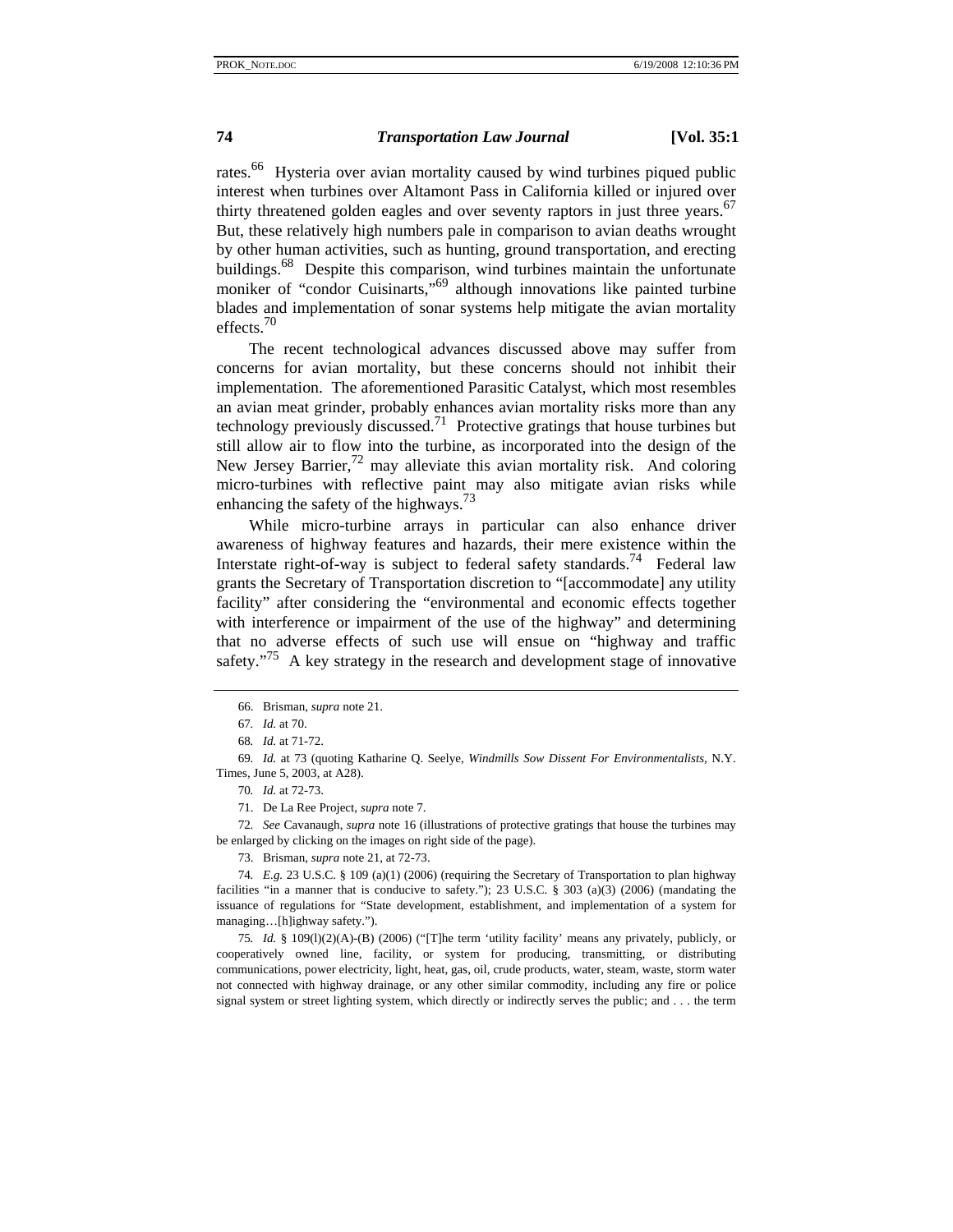wind technology, therefore, is to take advantage of the categorical exclusion from the National Environmental Policy Act (NEPA)<sup>76</sup> for wind resource investigation.<sup>77</sup> Once highway wind resources are empirically demonstrated, concerns over maintaining highway safety should predominate.

Federal agencies that rent or dispose "real property interests" obtained with federal funds under title 23 of the United States Code are generally bound to get "fair market value" for the interests conveyed and must "use the funds for transportation purposes."78 Leases can be accomplished by agreements between State transportation departments and lessees that provide for "the safety and integrity of the federally funded facility[,] . . . removal of improvements at no cost to the FHWA [(Federal Highway Administration)], [and governmental] access . . . for inspection, maintenance, and reconstruction."<sup>79</sup> Exceptions apply for uses that promote "the overall public interest for social, environmental, or economic purposes[,]" and public transportation.<sup>80</sup> This indicates that developers seeking to use wind generated from "private transportation to [electrify] public transportation"<sup>81</sup> may be preferred recipients of federal land grants and leases.

Also, interests conveyed for "use by public utilities" are separately

76. 42 U.S.C. § 4321 (2006).

78. 23 C.F.R. § 710.403 (d) (Subpart D. Real Property Management) (2008).

79*. Id.* § 710.407 (a)-(b) (requiring that changes to facilities "shall be provided without cost to Federal funds unless otherwise specifically agreed to by the [State transportation department] and the FHWA.").

80*. Id.* § 710.403 (d)(1).

 81. Cavanaugh, *supra* note 16 (quoting Christine Real de Azua of the American Wind Energy Association as stating,

[u]sing the power where it's generated, rather than redistributing it through the grid, avoids energy losses that occur during transportation and eliminates the cost of adding extra infrastructure. Certainly having them closer to where you actually use the electricity is very helpful).

<sup>&#</sup>x27;right-of-way' means any real property, or interest therein, acquired, dedicated, or reserved for the construction, operation, and maintenance of a highway."); 23 U.S.C. § 109 (l)(2) (2006) (regarding state projects, the statute further provides, "[p]rojects (other than highway projects on the National Highway System) shall be designed, constructed, operated, and maintained in accordance with State laws, regulations, directives, safety standards, design standards, and construction standards."); 23 U.S.C. § 109 (o) (2006).

 <sup>77. 10</sup> C.F.R. § 1021 (subpart D, Appendix B, B3.1 (h)) (2008) ("Onsite and offsite site characterization and environmental monitoring, including siting, construction (or modification), operation, and dismantlement or closing (abandonment) of characterization and monitoring devices and siting, construction, and associated operation of a small scale laboratory building or renovation of a room in an existing building for sample analysis. Activities covered include, but are not limited to, site characterization and environmental monitoring under CERCLA and RCRA. Specific activities include, but are not limited to . . . [i]nstallation and operation of meteorological towers and associated activities, including assessment of potential wind energy resources.").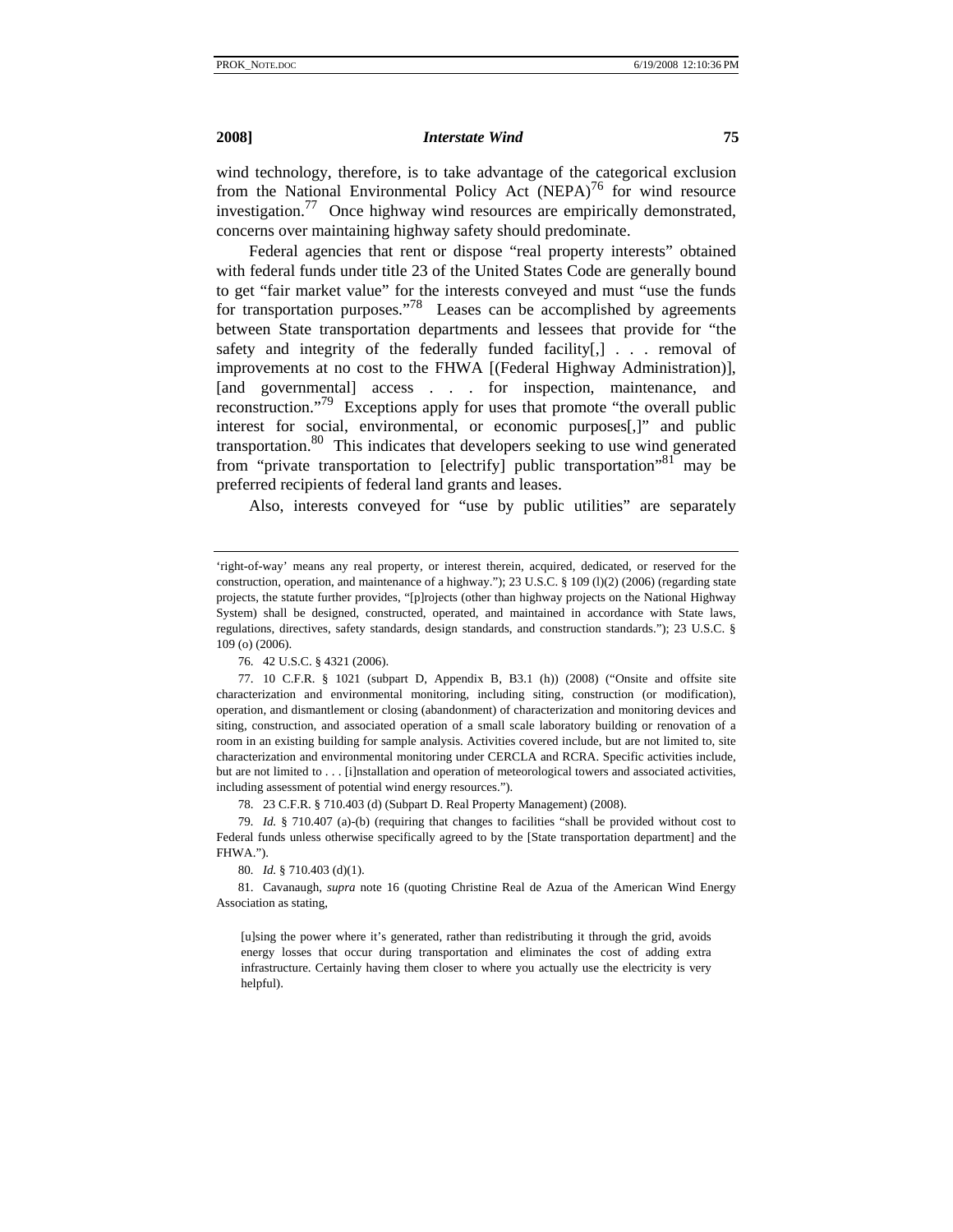provided for, and are excepted from the general fair market value rule.<sup>82</sup> The FHWA has indicated that the policies of accommodating utility facilities on the interstate highways should not conflict with maintaining safety or other laws or regulations, or impair the highway's aesthetic quality. $83$  Specifically, a "clear zone" is established "between the traveled way and the right-of-way line" for safe use by errant vehicles.  $84$  The "clear roadside policy" also mandates that the clear zone be free of "obstacles which are likely to be associated with accident or injury to the highway user" and that "appropriate countermeasures . . . reduce hazards."<sup>85</sup> "Use and occupancy agreements" provide the necessary documentation "by which [State] transportation departments [approve] the use and occupancy of highway right-of-way by utility facilities or private lines."<sup>86</sup> These permits must include:

(a) [t]he transportation department standards for accommodating utilities[ $\dots$ ;]

(b) [a] general description of the size, type, nature, and extent of the utility facilities being located within the highway right-of-way[;]

(c) [a]dequate drawings or sketches showing the existing and/or proposed location of the utility facilities within the highway right-of-way with respect to the existing and/or planned highway improvements, the traveled way, the right-of-way lines and, where applicable, the control of access lines and approved access points[;]

(d) [t]he extent of liability and responsibilities associated with future adjustment of the utilities to accommodate highway improvements[;]

(e) [t]he action to be taken in case of noncompliance with the transportation department's requirements[; and]

(f) [o]ther provisions as deemed necessary to comply with laws and regulations. $87$ 

These agreements must in turn be approved by the FHWA and revised as

 <sup>82. 23</sup> C.F.R. § 710.403 (d)(2) (2008).

<sup>83</sup>*. Id.* § 645.203 (c); *Id.* § 645.207 (The FHWA defines aesthetic quality as: "desirable characteristics in the appearance of the highway and its environment, such as harmony between or blending of natural and manufactured objects in the environment, continuity of visual form without distracting interruptions, and simplicity of designs which are desirably functional in shape but without clutter.").

<sup>84</sup>*. Id.* § 645.207.

<sup>85</sup>*. Id.*

<sup>86</sup>*. Id.* (This section further broadens the term "utility facility" by stating, "[t]he term utility shall also mean the utility company inclusive of any substantially owned or controlled subsidiary. For the purposes of this part, the term includes those utility-type facilities which are owned or leased by a government agency for its own use, or otherwise dedicated solely to governmental use.").

<sup>87</sup>*. Id.* § 645.213.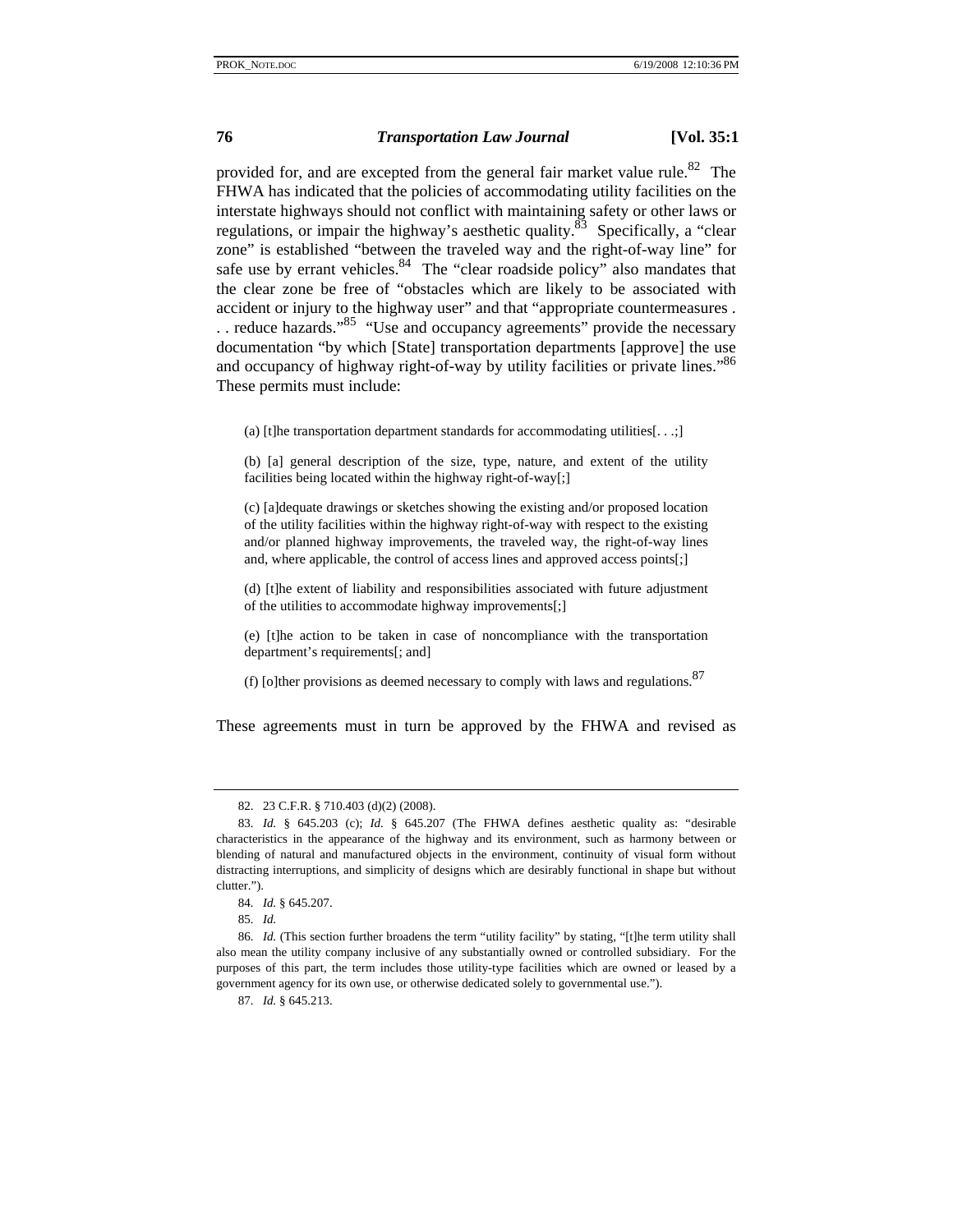"deemed necessary."<sup>88</sup>

Recognizing the historical tradition of "accommodating utility facilities within the highway right-of-way," the FHWA advocates that a joint use principle should guide highway right-of-way requirements, and that, "[t]he lack of sufficient right-of-way width to accommodate utilities outside the desirable clear zone, in and of itself, is not a valid reason to preclude utilities from occupying the highway right-of-way."<sup>89</sup> "New above ground installations," such as micro-turbines, are generally prohibited within the clear zone, unless the controlling transportation department<sup>90</sup> "[determines]  $\dots$  that placement underground is not technically feasible . . . and there are no feasible alternative locations."<sup>91</sup> Furthermore,

When it is essential to locate such above ground utility facilities within . . . the clear zone . . . appropriate countermeasures to reduce hazards [may be required] . . . [including] placing utility facilities at locations which protect or minimize exposure to out-of-control vehicles, using breakaway features, using impact attenuation devices, using delineation, or shielding.<sup>92</sup>

Similarly, the FHWA calls for formulation and submission of accommodation plans by State transportation departments concerning "installations within freeways."<sup>93</sup> Therefore, the FHWA regulations do not prevent a utility company from placing micro-turbines in the clear zone, where they are likely to be most effective, because the technology will not work underground. Continued engineering and testing is required to determine the most effective placement strategies and countermeasures to be employed during the siting process for micro-turbine arrays, possibly considering attaching them to crash barriers or noise barriers. $94$  And further inquiries into state accommodation plans will be necessary once technology becomes feasible for application in the center median.<sup>95</sup> See Figure 3 below, a photograph taken by the author, depicting micro-turbines installed on the center median of Interstate 25 in

<sup>88</sup>*. Id.* § 645.215(a).

<sup>89</sup>*. Id.* § 645.209 (a) (acknowledging that "safety [is] of paramount, but not of sole, importance when accommodating utility facilities within highway right-of-way.").

<sup>90</sup>*. Id.* § 645.207 ("Transportation department" is defined as, "that department, agency, commission, board, or official of any State or political subdivision thereof, charged by its law with the responsibility for highway administration.").

<sup>91</sup>*. Id.* § 645.209 (b) (2008).

<sup>92</sup>*. Id.*

<sup>93</sup>*. Id.* § 645.209 (c) (2008) (noting that such plans must adhere to the requirements set out in sections 645.211 and 645.215).

<sup>94</sup>*. See Id.* § 645.207 (2008) (exhorting that, "[i]n all cases full consideration shall be given to sound engineering principles and economic factors.").

<sup>95</sup>*. See* Cavanaugh, *supra* note 16 (noting that the New Jersey Barrier awaits further research and development).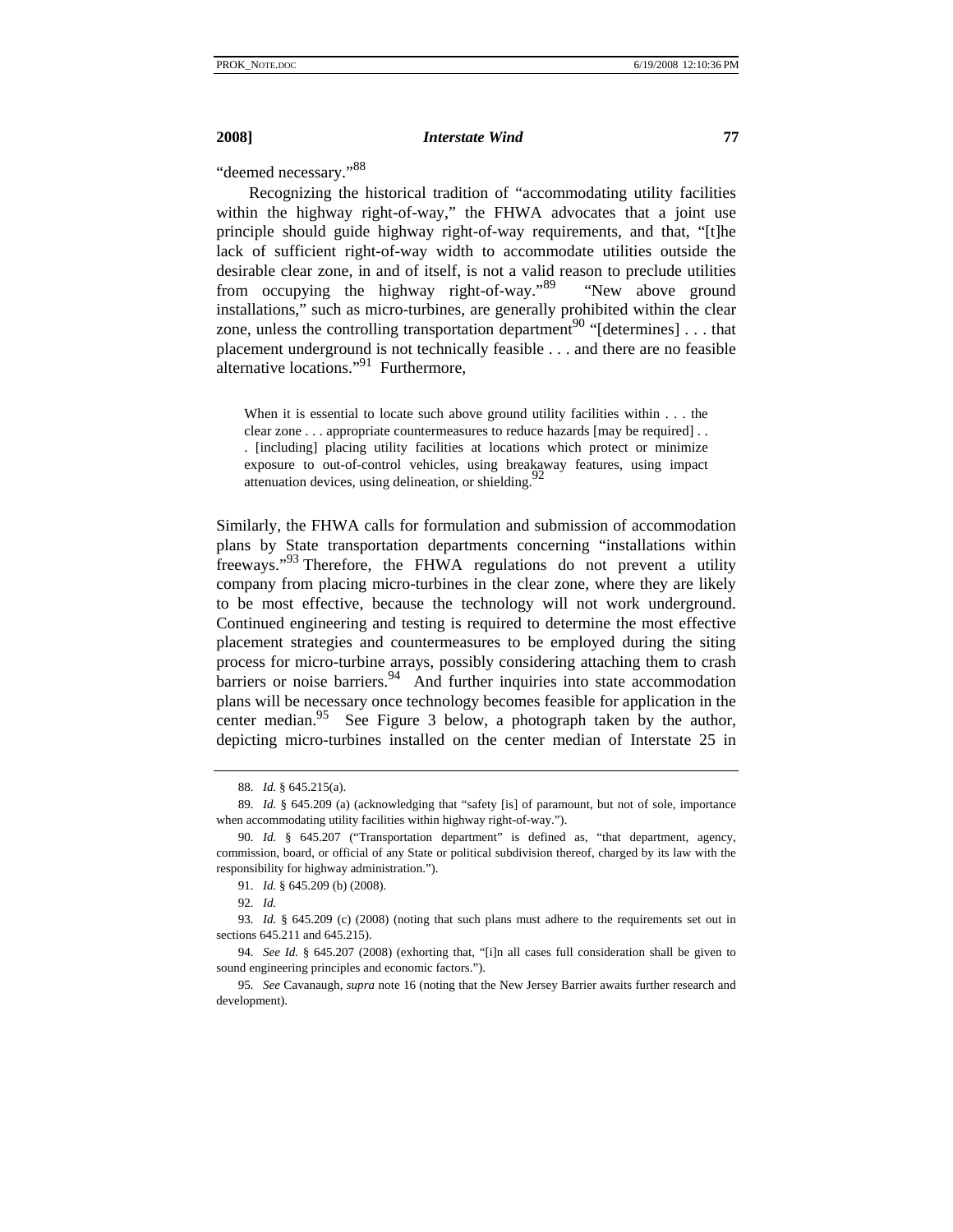Denver, Colorado.

## **FIGURE 3**: MICRO-TURBINES DEPICTED AT INTERSTATE 25 AND DRY CREEK IN DENVER, CO



V. FINANCE OPPORTUNITIES AND CHALLENGES

The Energy Policy Act of  $2005^{96}$  established a rebate program for consumers who install a "renewable energy system in connection with a dwelling unit or small business," providing the lesser of twenty-five percent of the expenditure or  $$3,000.<sup>97</sup>$  Thus, products like Motorwave micro-turbines, which are already modestly priced,  $98^{\circ}$  can become even more affordable for the individual.

Large scale renewable energy projects, by contrast, are much more expensive, requiring additional public funding.<sup>99</sup> However, project financing can be a favorable option for capital-intensive energy projects.<sup>100</sup> "Nonrecourse project financing" is

A type of financing in capital-intensive industries in which a project's financial backing is based upon the ability of the project's potential cash flow to pay off project debt, rather than relying upon the credit-worthiness of the project

 <sup>96.</sup> Energy Policy Act of 2005, Pub. L. No. 109-58, 119 Stat. 594.

 <sup>97. 42</sup> U.S.C. § 15853 (1)-(2) (2006).

 <sup>98. 20</sup> Micro Turbines with Generator, *supra* note 36.

<sup>99</sup>*. See* John A. Herrick, Federal Project Financing Incentives for Green Industries: Renewable Energy and Beyond, 43 Nat. Resources J. 77, 79 (2003) (note 9, citing generally Scott L. Hoffman, The Law and Business of International Project Finance 4-11 (1998)).

<sup>100</sup>*. Id.*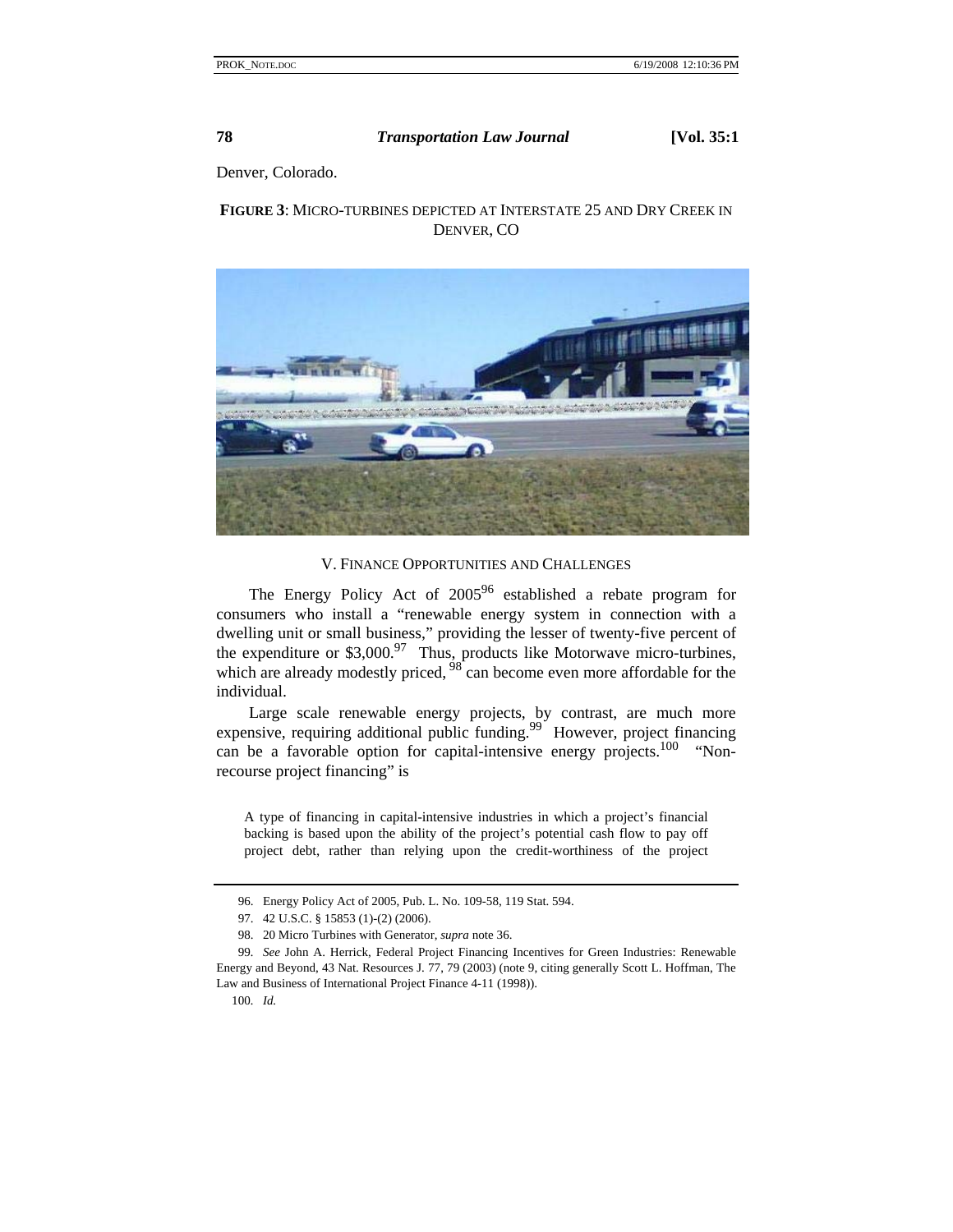sponsors. Under this type of project financing, the debt, equity, and credit enhancement are combined for the construction and operation of a facility. The assets of the facility, including the long-term revenue producing contracts, become the collateral for the lenders.

To ease high project costs, Congress has authorized the Secretary of Energy to "solicit and evaluate proposals for Federal assistance" in the form of "(1) contracts and cooperative agreements; (2) grants; [and] (3) loans" made by "public or private entities wishing to utilize wind energy systems."<sup>102</sup>

Cost-sharing cooperative agreements have been employed by the Department of Energy (DOE) since the late 1980s to "[provide] financial assistance to a project sponsor, on a cost-sharing basis, without taking an equity or security interest in the venture."<sup>103</sup> The government's return on investment is its quality-control role in the project.<sup>104</sup> By involving itself in these agreements, DOE usually "attract[s] new financial support for the project from traditional project-financ[iers]."<sup>105</sup> The federal government usually bears most of the project costs, (up to eighty percent) for technologies in research and development.<sup>106</sup>

Cooperative research and development agreements also assist research and development of new technologies at "government-owned, contractoroperated national laboratories."<sup>107</sup> These agreements generally foment new technology toward the commercialization stage.<sup>108</sup> The national laboratories are ideal environments for developing the nascent technologies discussed previously,  $^{109}$  as well as for testing commercially viable technologies, e.g., Motorwave micro-turbines,  $110$  in novel applications.

"[D]irect grants for large systems"<sup>111</sup> are available to cover the costs of purchase and installation, not to exceed "50 per centum . . . [in] the first six years . . . [and] 25 per centum . . . during the seventh or eighth year."<sup>112</sup> Loans are made available for small and large wind energy systems to cover "up to 75 per centum of the total purchase and installation costs of wind energy systems

<sup>101</sup>*. Id.*

 <sup>102. 42</sup> U.S.C. § 9205 (a)-(c) (2006).

 <sup>103.</sup> Herrick, *supra* note 99, at 84.

<sup>104</sup>*. Id.*

<sup>105</sup>*. Id.*

<sup>106</sup>*. Id.* at 89.

<sup>107</sup>*. Id.* at 98.

<sup>108</sup>*. Id.* at 99.

<sup>109</sup>*. See* De La Ree Project, *supra* note 7; Cavanaugh, *supra* note 16.

<sup>110</sup>*. See* HKU, *supra* note 30; Product Description, *supra* note 32.

 <sup>111. 42</sup> U.S.C. § 9202(2)-(3) (2000) (defined as systems that exceed one hundred kilowatts generating capacity).

<sup>112</sup>*. Id.* § 9205(e).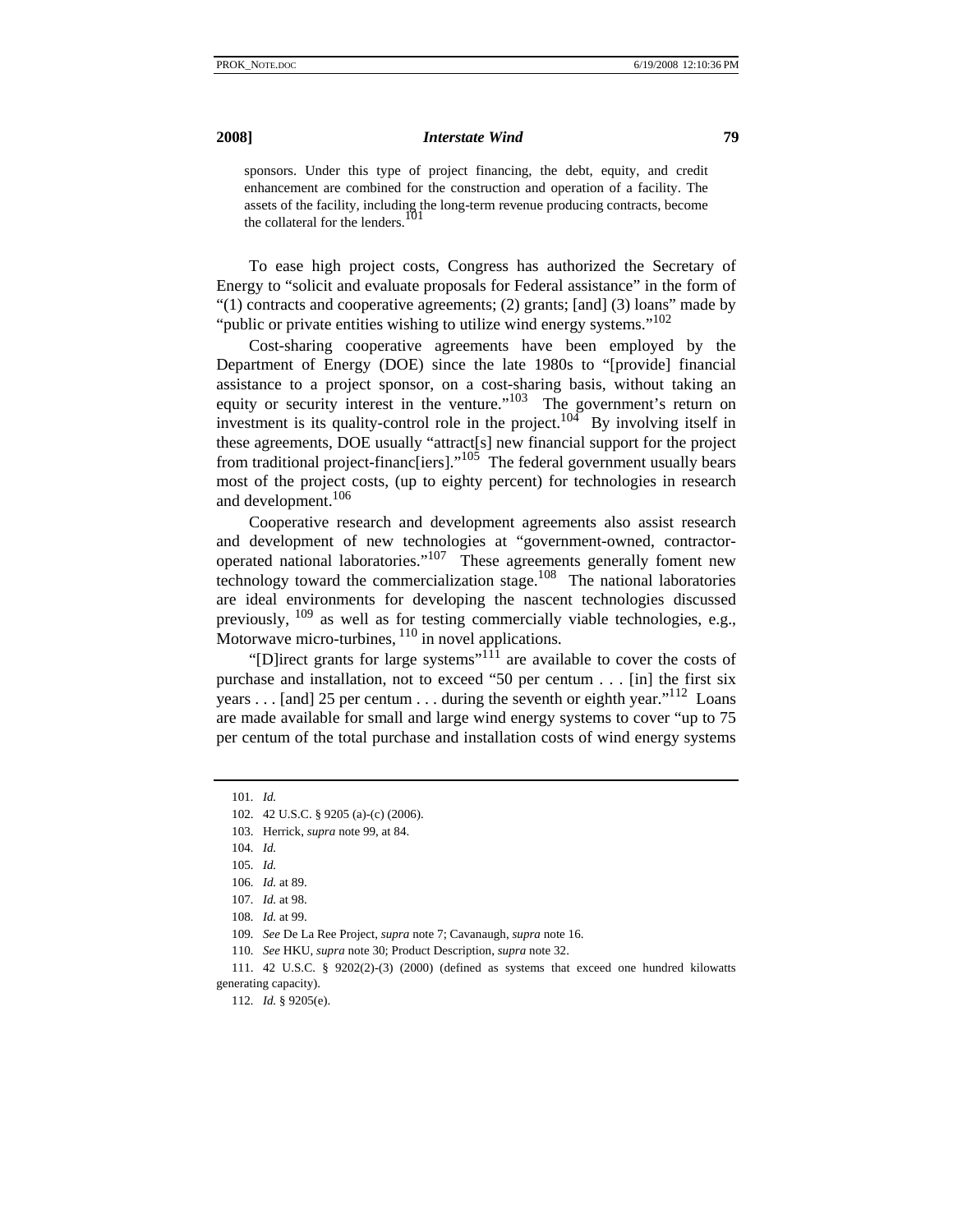providing in the aggregate up to three hundred and twenty megawatts peak generating capacity involving at a minimum four projects."<sup>113</sup> Loan terms are not to last more than twenty years beyond the operational capacity of the system, and interest is fixed at the same rate used for "water resource planning projects."<sup>114</sup>

The Secretary of Energy is also "authorized to provide funds for the accelerated procurement and installation of small and large wind energy systems by Federal agencies" and "to enter into arrangements with appropriate Federal agencies, including the Water and Power Resources Services and the Federal power marketing agencies for large wind energy systems, to carry out such projects and activities as may be appropriate for the broad technology applications."115

The Department of Agriculture (DOA) also provides grants and loans as "financial assistance to agricultural producers and rural small businesses for the purpose of purchasing and installing renewable energy systems and energy efficiency improvements in rural areas."<sup>116</sup> Beyond limiting applicants to rural<sup>117</sup> agricultural producers<sup>118</sup> and small businesses  $119$  that are, or are more than half owned by U.S. citizens, $120$  DOA limits assistance to eligible projects with "technical merit[;]" involving "pre-commercial or commercially available, and replicable technology . . . located in a rural area . . . controlled

117*. Id.* § 4280.103 ("Rural" is defined as "[a]ny area other than a city or town that has a population of greater than 50,000 inhabitants and the urbanized area contiguous and adjacent to such a city or town according to the latest decennial census of the United States.").

 118. An "[a]gricultural producer" is "[a]n individual or entity directly engaged in the production of agricultural products, including crops (including farming); livestock (including ranching); forestry products; hydroponics; nursery stock; or aquaculture, whereby 50 percent or greater of their gross income is derived from the operations." *Id.*

119. A "[s]mall business" is:

An entity . . . in accordance with the Small Business Administration's (SBA) small business size standards by the North American Industry Classification System (NAICS) found in Title 13 CFR part 121. A private entity, including a sole proprietorship, partnership, corporation, cooperative (including a cooperative qualified under section  $501(c)(12)$  of the Internal Revenue Code), and an electric utility, including a Tribal or governmental electric utility, that provides service to rural consumers on a cost-of-service basis without support from public funds or subsidy from the Government authority establishing the district, provided such utilities meet SBA's definition of small business. These entities must operate independent of direct Government control. With the exception of the entities described above, all other nonprofit entities are excluded.

120. 7 C.F.R. § 4280.107(a)(1)-(3).

<sup>113</sup>*. Id.* § 9205(f)(1).

<sup>114</sup>*. Id.* § 9205(f)(2)-(3).

<sup>115</sup>*. Id.* § 9205(c)(4), (g).

 <sup>116.</sup> Rural Business-Cooperative Service and Rural Utilities Service, Department of Agriculture, 7 C.F.R. § 4280.101(a) (2007).

*Id.*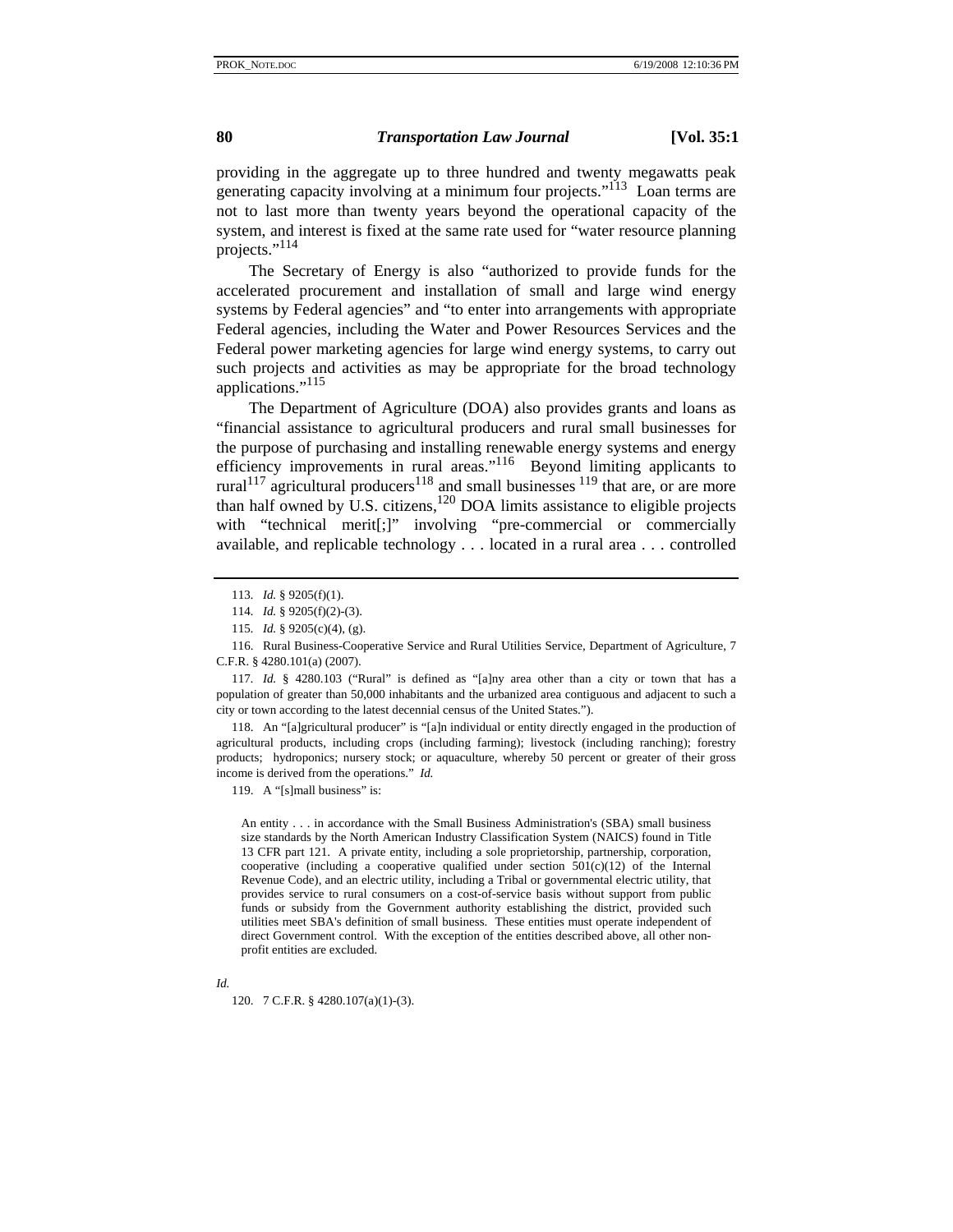by the agricultural producer or small business for the financing term of . . . [the federal assistance]."<sup>121</sup> This control element heightens the importance that an eligible applicant gains a real property interest in the portion of rural Interstate highway where a wind system will be deployed for the term to be covered by federal assistance before applying.<sup>122</sup>

Grants are not to exceed "25 percent of total eligible project costs"<sup>123</sup> and total grant funding is not to exceed \$750,000 per individual per fiscal year, \$500,000 of which can fund renewable energy systems.<sup>124</sup> A simplified application, involving less onerous technical data requirements, applies to grant applications with total eligible project costs less than  $$200,000$ .<sup>125</sup> Guaranteed loans from eligible lenders<sup>126</sup> may be used to plan and construct renewable energy systems or to improve existing renewable energy systems.<sup>127</sup> Guaranteed loans are available in amounts from \$5,000 to \$10,000, not to exceed "50 percent of total eligible project costs" with reductions in the cost percentage guaranteed as the loan amount increases.<sup>128</sup> Interest rates are negotiable.<sup>129</sup> Direct loans are available according to a "Notice of Funds" Availability" publication each year that DOA decides direct loans will be available.<sup>130</sup> Eligible applicants pursuing eligible projects may combine these funding opportunities. $131$ 

While the foregoing suggests an abundance of federal assistance options for renewable energy project financing, the glut in generation capacity within

(1) The amount of any combined grant and guaranteed loan must not exceed 50 percent of total eligible project costs. For purposes of combined funding requests, total eligible project costs are based on the total costs associated with those items specified in §§ 4280.110(c) and 4280.123(e). The applicant must provide the remaining total funds needed to complete the project. (2) Third-party, in-kind contributions will be limited to 10 percent of the matching fund requirement of any financial assistance provided to the applicant. (3) The minimum combined funding request allowed is \$5,000, with the grant portion of the funding request being at least \$1,500.

*Id.* § 4280.193(b).

<sup>121</sup>*. Id.* § 4280.108(b), (d), (f).

<sup>122</sup>*. See generally Id.* § 4280.108.

<sup>123</sup>*. Id.* § 4280.110(a).

<sup>124</sup>*. Id.* § 4280.110(d)-(e).

<sup>125</sup>*. Id.* § 4280.109(a)(3).

 <sup>126.</sup> Eligible lenders are listed in 7 C.F.R. § 4279.29, and exclude mortgage companies comprising bank-holding companies. *Id.* § 4280.130.

<sup>127</sup>*. Id.* §§ 4280.112, 4280.123(e).

<sup>128</sup>*. Id.* § 4280.123(a)-(c) ("The maximum percentage of guarantee is 85 percent for loans of \$600,000 or less; 80 percent for loans greater than \$600,000 up to and including \$5 million; and 70 percent for loans greater than \$5 million up to and including \$10 million.").

<sup>129</sup>*. Id.* § 4280.124(a).

<sup>130</sup>*. Id.* 4280.161(a).

<sup>131</sup>*. Id.* § 4280.193(a)-(b). Funding limitations are: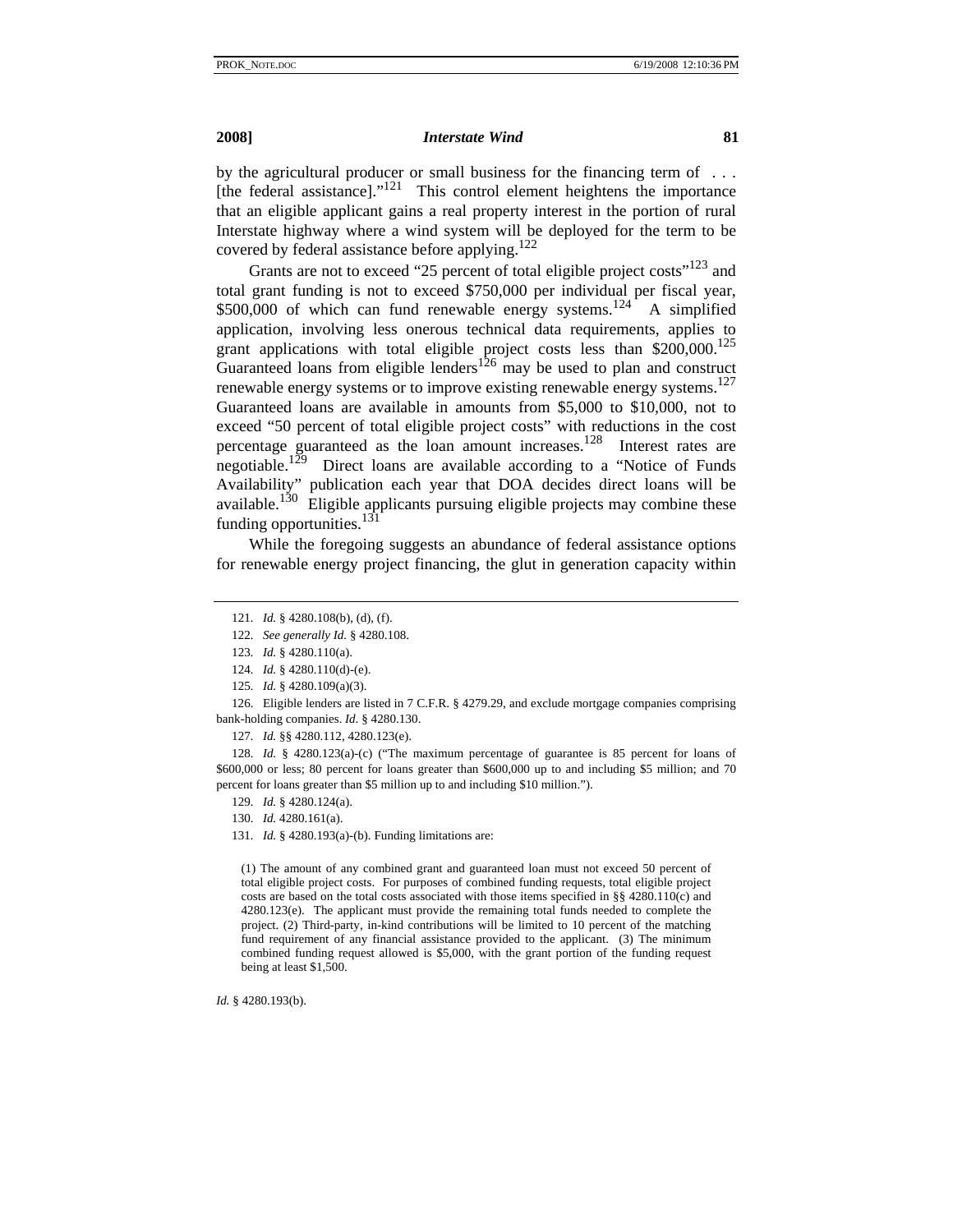the "merchant power plant[]" industry makes obtaining funds more difficult.<sup>132</sup> An increasing problem in renewable energy project financing, therefore, remains in attracting traditional private investors.<sup>133</sup> Especially because of the frontloading of public investment, typically reserved for research and development of new technology, private investment later in the game literally can make or break businesses relying on project financing.<sup>134</sup> Although public investment can provide leadership for the private sector to support new technologies, profit gratification motivating private investment may not immediately materialize because of technological risks.<sup>135</sup> Thus, planning for later stages of project development, and adequately allocating risks through creative contracting is essential.<sup>136</sup> In short, preparing a dynamic business, as well as an innovative technology, is necessary for private venture financing.<sup>137</sup>

### VI. CONCLUSION

Pressure is mounting on the United States, both from the international community and from within, to shift our reliance on fossil fuels to renewable energy resources.<sup>138</sup> Current national goals provide a "20% Wind Energy Vision" as a national power source in 2020 based on conventional assessments of available wind resources.<sup>139</sup> Meanwhile, the Environmental Protection Agency touts micro-turbine technology as the "cutting edge . . . cornerstone in the distributed generation field."140 Returning to Figure 1, depicting a

140. Environmental Protection Agency, *Local Action Plan Recommendations Denver, Colorado*,

 <sup>132.</sup> D.P. GOLDMAN ET AL., FINANCING PROJECTS THAT USE CLEAN-ENERGY TECHNOLOGIES: AN OVERVIEW OF BARRIERS AND OPPORTUNITIES 2 (National Renewable Energy Laboratory) (2005).

<sup>133</sup>*. See generally* L.M. MURPHY & P.L. EDWARDS, BRIDGING THE VALLEY OF DEATH: TRANSITIONING FROM PUBLIC TO PRIVATE SECTOR FINANCING 21-24 (National Renewable Energy Laboratory) (2003).

<sup>134</sup>*. Id.* at 1.

<sup>135</sup>*. Id.* at 2 tbl.2. *See also* GOLDMAN ET AL., *supra* note 132, at 3.

<sup>136</sup>*. See* GOLDMAN, *supra* note 132, at 3.

 <sup>137.</sup> MURPHY, *supra* note 133, at 14, 15 (explaining that developing leadership in company management positions, analyzing market conditions, providing liquidity in the form of public offerings or securities, and maintaining an appropriate corporate structure are crucial to attract venture financing because "investors are interested in businesses (not technologies) that are strongly market focuses with products that reflect that focus.").

<sup>138</sup>*. See* Elisabeth Rosenthal, *U.N. Chief Seeks More Leadership on Climate Change*, N.Y. TIMES, Nov. 18, 2007, § 1, at 1 (describing United Nations Secretary General Ban Ki-moon's exhortation of "the world's greatest greenhouse gas emitters," the U.S. and China, to take "a more constructive role" heading into an energy ministers' meeting in Bali, Indonesia); Power Shift 2007, *Power Shift 2007 Lobby Day Talking Points*, http://smnr.us/lobbyday/talkingpoints.html (last visited Jan. 26, 2008) (advocating that the U.S. achieve 80% reliance on renewable energies by 2050). *See generally* Power Shift 2007, *About Power Shift 2007*, http://powershift07.org/about (last visited Feb. 1, 2008).

 <sup>139.</sup> Utility Wind Integration Group, *The 20% Wind Energy Vision: System Operation and Transmission Needs*, http://www.eere.energy.gov/windandhydro/windpoweringamerica/filter\_ detail.asp?itemid=746 (last visited Feb. 1, 2008).